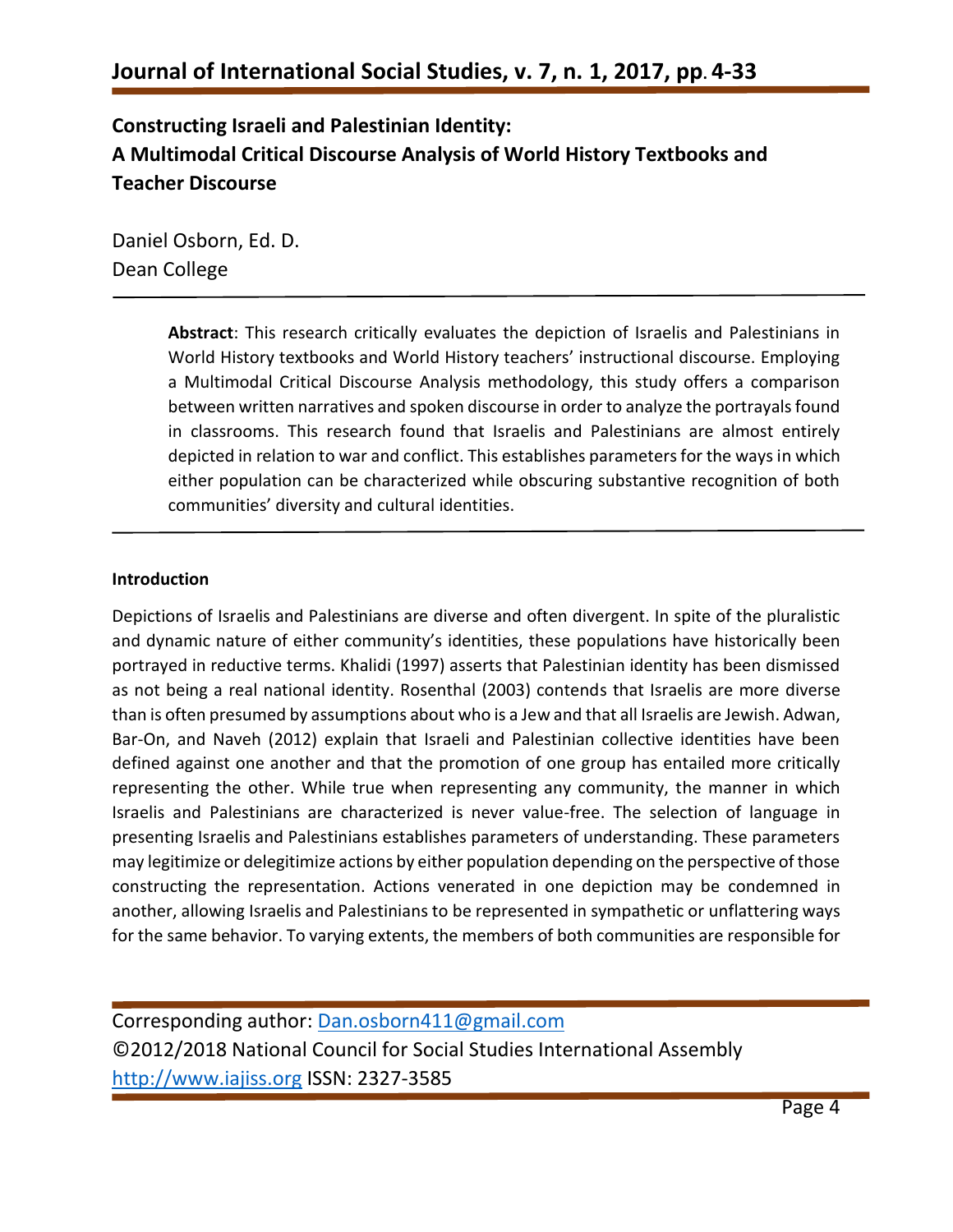promoting their own forms of self-identification. However, both are subject to having associations and labels assigned to them. Within the United States, social studies education is one of many vehicles through which depictions of either population are constructed. Textbooks and teachers' instructional discourse are two mechanisms of transmitting an understanding of Israelis and Palestinians within formal educational settings. However, there is a dearth of research examining the portrayal of Israelis and Palestinians offered by textbooks and through teachers' classroom discourse. Because textbooks and teachers both construct representations of Israelis and Palestinians, there is an existing imperative to ascertain an understanding of the ways these communities are characterized in social studies classrooms.

### **Background**

Although collective identities are often presented as immutable, they are socially constructed forms of categorization. In this respect, identity is contingent upon context and the perspectives adopted by those who ascribe characteristics to a given community. Colombo and Senatore (2005) explain that "community identity can be considered a socially constructed notion intended to lend meaning to experience" (p. 51). The categories that exist in the social world and often purport to be unquestionable realities instead hinge upon historical circumstance and are subject to change (Bourdieu, 1985). As Hall (1997) contends, "It is we who fix the meaning so firmly that, after a while, it comes to seem natural and inevitable" (p. 21). Rather than being innate, these categories are internalized and become the basis for social relations.

National identity is one of the most ubiquitous forms of collective identification. According to Anderson (2006), national identities constitute *imagined communities*. Nations are imagined because they are not biological formations making determinations of belonging fluid rather than fixed. This understanding of nationhood confounds notions of essential traits among communities. If national identity is a prevailing paradigm of establishing social order and membership rather than an unquestionable condition, there can be no ascription of essential characteristics to the nation.

Perceptions of communities are the product of representations disseminated in various social settings. Through discursive modes, people are able to construct meaning and promulgate perceptions of identity (Colombo & Senatore, 2005). Meaning is not always singular, as numerous contending perceptions abound. However, in social settings, certain representations are promoted and become normative modes of perceiving identity and social realities.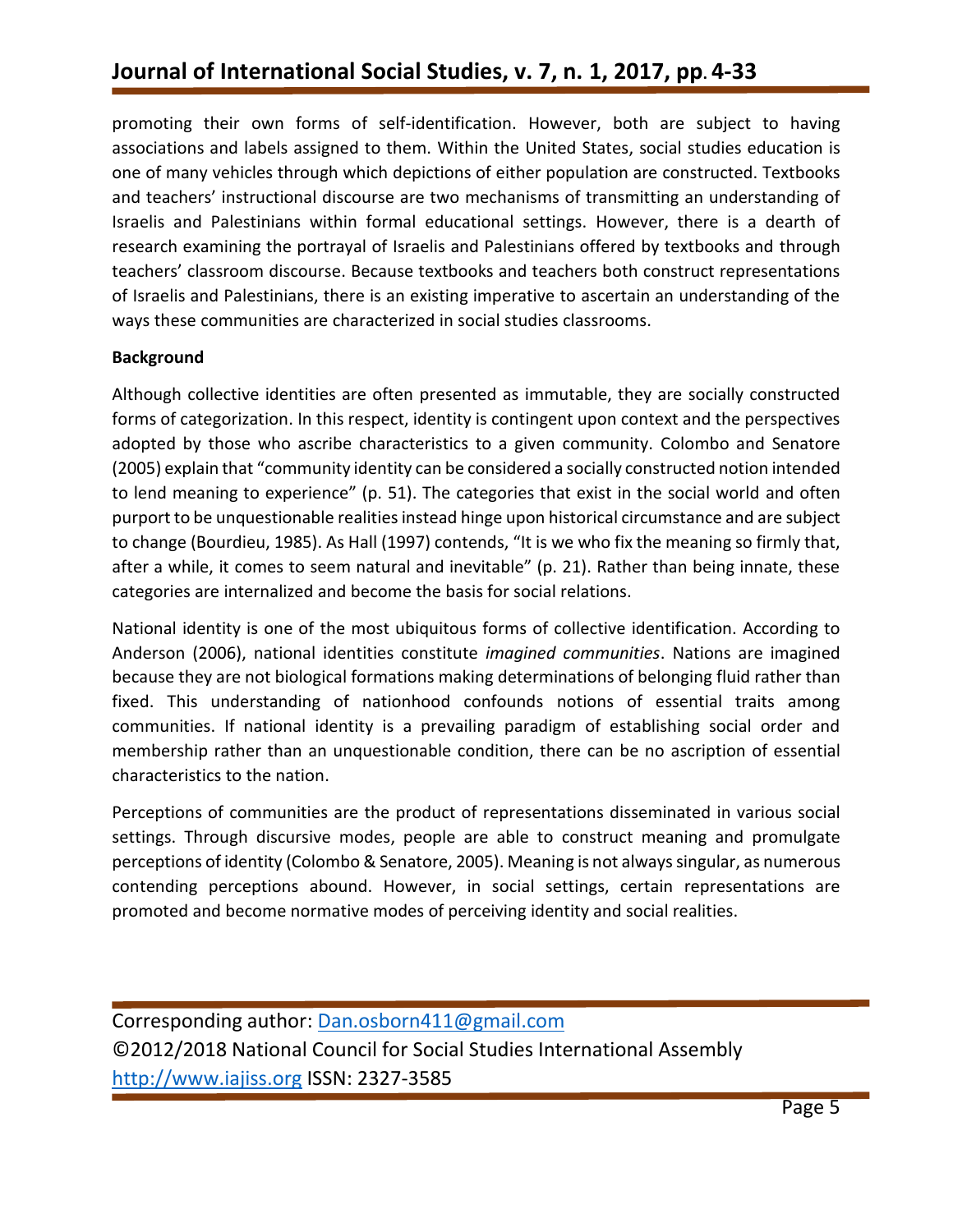In particular, schools and the knowledge found in social studies classrooms contribute to youth's socialization and collective identity formation (Apple, 2004). Schools are socially sanctioned sites where knowledge is transmitted. School knowledge is granted a sense of legitimacy while also being considered neutral (Giroux, 2011). As conduits for identity construction, schools are pivotal in this socialization process. Unlike other media transmitting representations and knowledge, youth are compelled to attend school (Seixas, 2009). Because national identity is inculcated rather than natural, it is "mediated by literacy and an extensive, formal educational system" (Gellner, 1981, p. 757). Hutchins (2016) argues, "Nationalism is deeply connected to education. Modern education- and particularly history and social studies education- is inextricably linked to the development of nation-states in liberal democracies" (p. 5). In the United States, this means that social studies education engenders a sense of what it means to be an American (Journell, 2011). VanSledright (2008) asserts that textbooks and teachers do not necessarily offer students an objective portrayal of the past; instead, they expose students to an American creed.

The representations found in schools and social studies classrooms extend beyond promoting a sense of American identity. Social studies education entails representing a myriad of national communities. As students are exposed to notions of American national identity, they are also immersed in the study of communities across the globe. These communities are characterized in the process of being introduced to students via textbooks and teacher discourse. Students are offered representations that legitimize certain perspectives and ways of classifying global communities.

Scholars have recognized that social studies knowledge facilitates both collective identity formation and perceptions of other communities. Multicultural education researchers have long adopted a critical stance towards the knowledge found in schools and the problems associated with representations of subaltern communities. Multicultural education research takes as its point of departure the assertion that representations are not value-neutral but, instead, offer a subjective and particular perspective. Banks (1993b) explains, "The assumption within the Western empirical paradigm is that the knowledge produced within it is neutral and objective and that its principles are universal" (p. 5). The intent behind multicultural education research has been to integrate more inclusive content, reduce prejudice, pursue equity pedagogy, and develop empowering school cultures (Banks, 1995). The cumulative effect of this research and educational framework is to cultivate students' knowledge base, skill set, and dispositions towards living in an increasingly diverse world (Banks, 1993a). This is not in conflict with national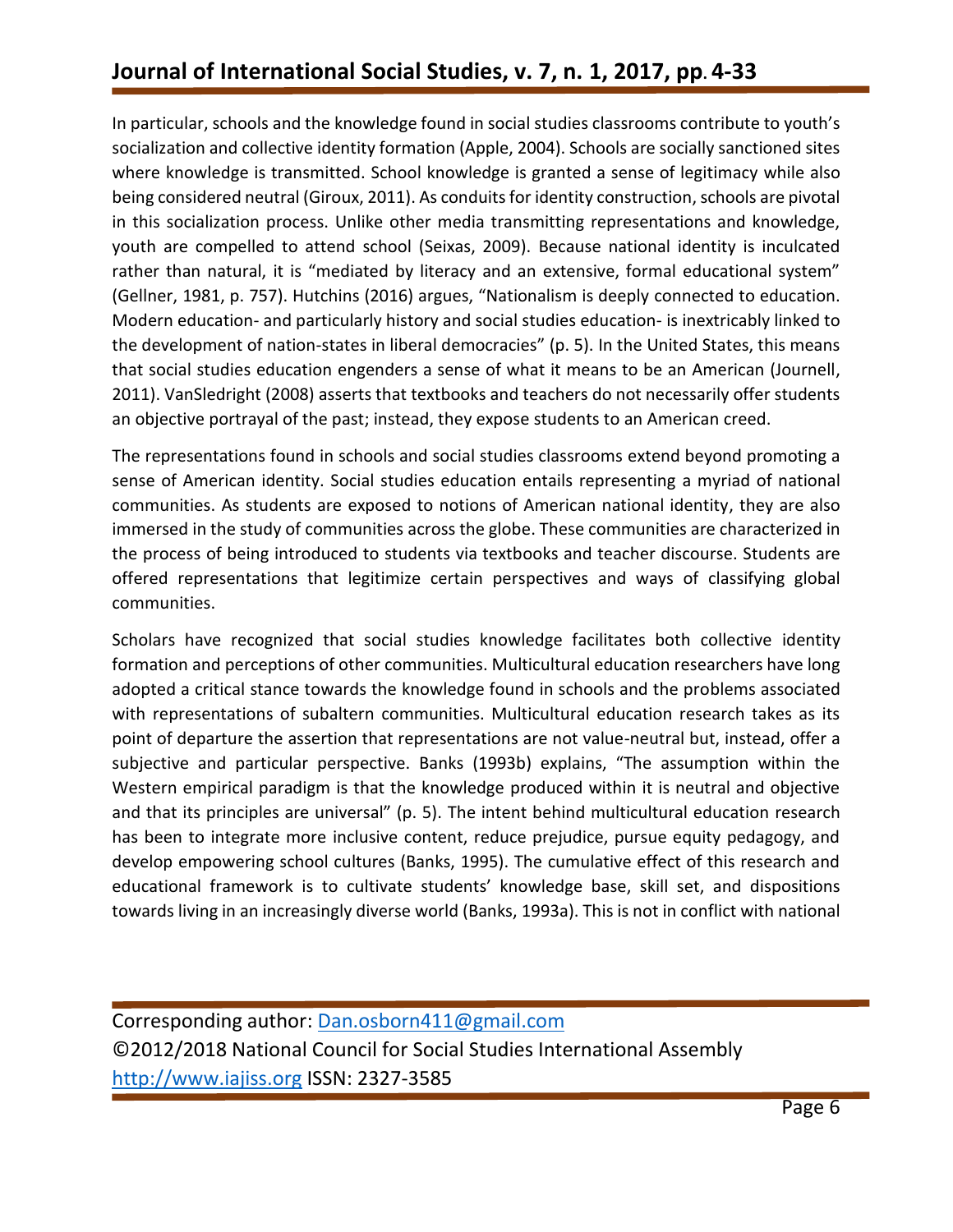identity formation. Instead, it represents a departure from a monocultural nationalism towards a transformative one directed towards social justice and respect for difference (Giroux, 1995).

In spite of the model offered by multicultural education research, it is limited in numerous ways (Lee & Okazawa-Rey, 2006). In the United States, multicultural research tends to concentrate on the depiction of groups from within the demographic makeup of America's citizenry. In a globally interconnected  $21<sup>st</sup>$  century, this means that there is little research emanating from a multicultural orientation that examines curricular treatment of communities across the world.

Relatedly, much of the scholarship in social studies education is bound to studies of textbooks and curriculum frameworks (cf. Alridge, 2006; Anderson, 2012; Ashley & Jarratt-Ziemski, 1999; Brown & Brown, 2010; Hutchins, 2016; Kaomea, 2000; Loewen, 1995). Such scholarship is premised upon the assertion that textbooks are the primary source of knowledge in the classroom responsible for collective identity formation and offering students representations of communities across the globe. However, such research precludes understandings of the role of social studies teachers in offering their own representations through the discourse they employ during classroom instruction.

The lived classroom experience entails more than reading textbooks. Schooling is multimodal and involves the interplay of various sources of representation. The limitations in multicultural education and textbook analyses necessitate further research dedicated to critically examining the manner in which textbooks and teacher discourse represent communities across the world. In a world increasingly defined by the trends and tensions of globalization, there is an imperative to appreciate the role of schools in portraying other communities across the globe through assorted instructional tools.

While there are numerous populations across the globe who are represented in social studies textbooks and teachers' discourse, there is an acute imperative to understand the portrayal of Israeli and Palestinian populations in American social studies education. For reasons including but not limited to the ubiquity of media coverage of the Middle East and the United States' longstanding relations with these populations, there is a need to better understand the ways in which social studies education is characterizing these two populations for students in American classrooms. With this in mind, this research answered the following question: How are Israelis and Palestinians represented in World History textbooks and World History teachers' classroom discourse?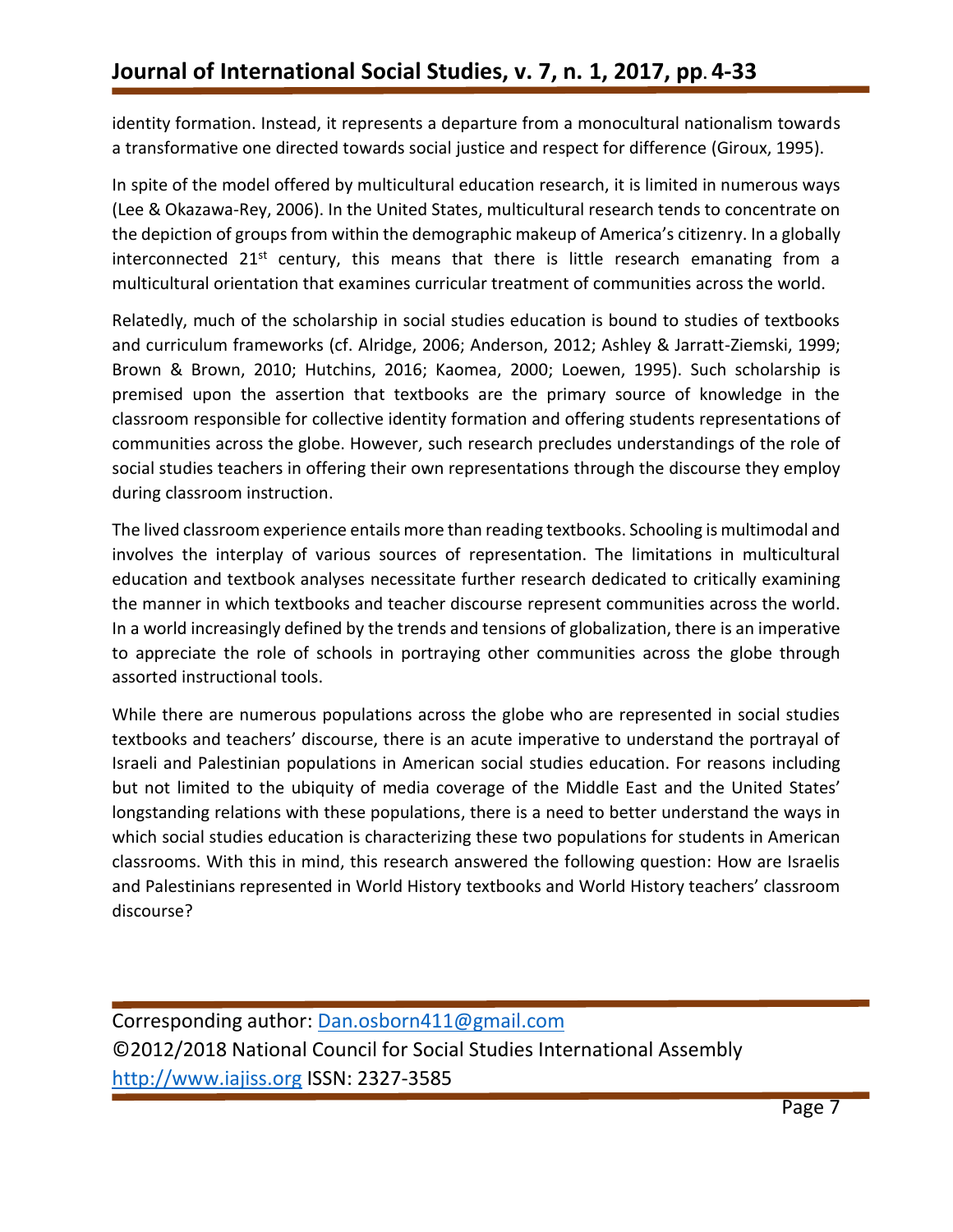### **Theoretical Framework**

This research into representations of Israelis and Palestinians in World History textbooks and social studies teachers' classroom discourse draws upon postmodernism as a theoretical framework. Postmodernist thinkers assert that knowledge is a form of representing reality; therefore, what is often presumed to be innate and discovered is in fact constructed. Facts may seem neutral, but postmodernist thinkers recognize that knowledge is not merely the accumulation of facts (Brown, 2005). They are selected, arranged, and interpreted, rendering knowledge contingent rather than universal (Hutcheon, 1993). This allows the world to be perceived in an intelligible manner with truth being pluralistic rather than singular. Brown (2005) explains, "If anybody claims to be able to deliver a certainty that cannot be challenged, written History becomes undemocratic and dangerous" (p. 29). Postmodernism is underpinned by the assertion that ambiguity is prevalent in representations. Instead of arriving at certainty through the discovery of absolute truths, postmodernists recognize that reality is too dynamic and multidimensional to be fully articulated in knowledge. Systems of knowledge enable humans to grapple with reality, but postmodernists are compelled to expose them as limited and constructed.

Postmodernists contend that knowledge possesses concealed substrata that are often unrecognized. The undercurrents that permeate knowledge are indicative of a power dynamic. Power determines which forms of knowledge become normative and which are displaced (Foucault, 1993). Knowledge construction is a display of power that determines whose voices are heard or silenced. Postmodernist thinkers harness their understanding of knowledge in order to deconstruct it (Lyotard, 2002). By deconstructing knowledge, postmodernists attempt to illuminate subjectivities and expose the undercurrents within knowledge that otherwise may appear to be neutral.

These tenets of postmodernism have undergirded theory and research in education. Giroux (2011) asserts that the assumption that knowledge is self-evidently neutral is mistaken because it does not consider the implications for selecting and organizing the content of schooling and the subjective decisions inherent in these processes. Apple (2004) contends that the transmission of knowledge in schools contributes to the social construction of reality. Banks (1993b) explains, "[A]s critical and postmodern theorists have pointed out, personal, cultural, and social factors influence the formulation of knowledge even when objective knowledge is the ideal within a discipline" (p. 5). Similar theoretical positions have been applied to social studies education and the relationship between historical narratives and collective identity formation. Seixas (2009)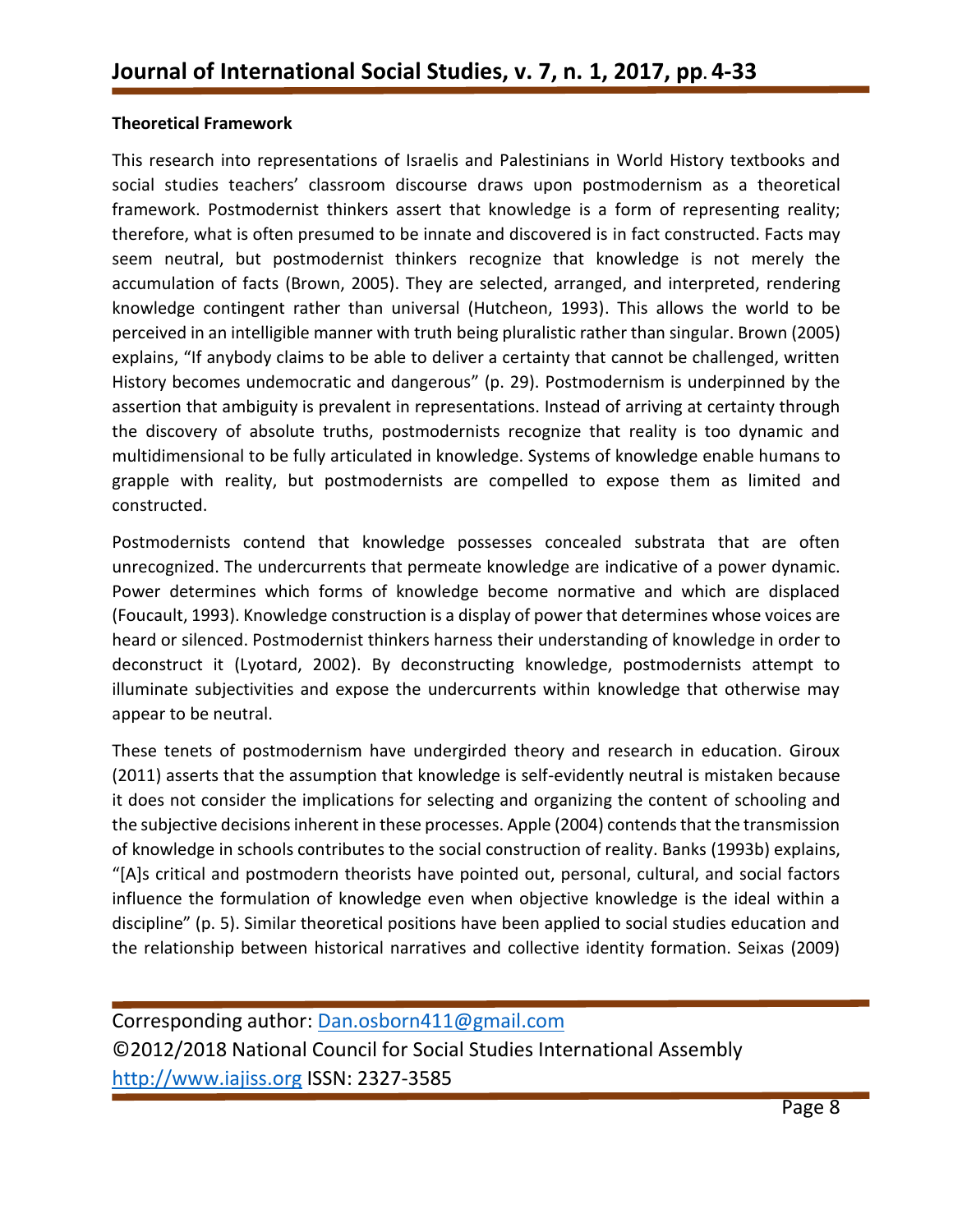considers the "mythic, nation-building memory" found in schools to contribute to the construction of national identity and the entrenchment of boundaries between communities (p. 720). The postmodernist stance that knowledge is not objective, identities are constructed, and perceptions of social reality are imbued with subjective positions offers a lens to study the content of social studies classrooms.

Postmodernist thought has meaningful implications with respect to research examining the knowledge introduced in the form of textbooks and teacher discourse. Both are positioned as figures of intellectual authority in the classroom. Moreover, knowledge found in school has a high degree of normativity and legitimacy associated with it. Content knowledge grants students access to representations and characterizations of groups that contribute to their consciousness of the social world and its inhabitants, making postmodernism an appropriate theoretical framework for deconstructing representations of Israelis and Palestinians found in World History textbooks and World History teachers' instructional discourse.

### **Literature Review**

### **Israeli and Palestinian Identities**

The scholarship examining Israeli and Palestinian identity construction is robust. Studies in collective memory and identity formation underpin much of this literature. This work seeks to understand ways in which Israeli and Palestinian identities have been formulated, transmitted, and internalized by those belonging to either population. Almog (2000) studied the concept of the *Sabra*, an archetypal ideal emerging from Zionist conceptions of the ways Jews experiencing sovereignty in their own homeland would differ from those living under the conditions of diaspora. Almog explains, "This was taken as a metaphor for the native Israeli, whose rough, masculine manner was said to hide a delicate and sensitive soul" (p. 4). Moreover, this native Israeli would speak Hebrew, talk directly, have an intimate knowledge of the land of Israel, and would be guided by Zionist idealism. Studying the role of trauma in Israeli and Palestinian identity formation, Roberts (2013) also articulated the prominence of the *Sabra* ideal as a construction influencing Israeli identity formation. Roberts writes, "Named after the prickly pear cactus, the Sabra was a fearless fighter and hardworking pioneer; confident, Spartan, easygoing; deeply loyal to the secular socialist values of the collective" (p. 85). While the *Sabra* vision of Israeli identity was not the only one to be proposed by Jews within Zionist circles, it had longstanding hegemonic influence among Israeli-Jews after the establishment of the state of Israel. However, Kimmerling (2001) found that the normative notion of Israeliness that emerged from secular labor Zionism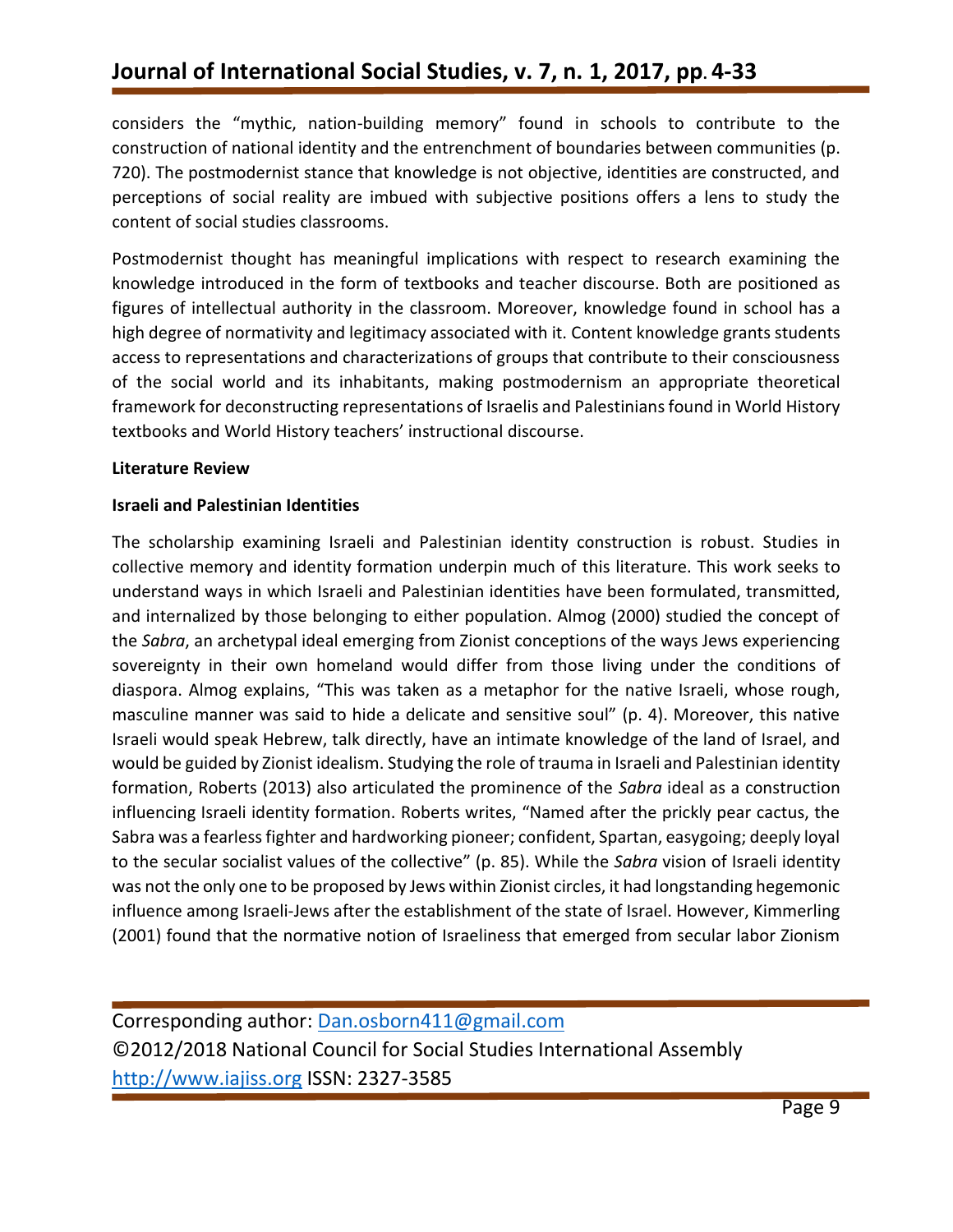has been eroding, and alternative visions of an affirmative Israeli identity are contending. Kimmerling states, "Within the Israeli state, a system of cultural and social plurality is emerging, but in the absence of a concept or ideology of multiculturalism" (p. 2). Rather than a singular and undisputed Israeli identity, there exists an ongoing conflict among the citizens of the state over the meaning of being Israeli. This has allowed for identity to be reimagined and for countervailing notions of collective identity to surface. For Kimmerling, this entails the end of a hegemonic notion of Israeli identity.

Regarding Palestinian identity, Khalidi (1997) asserts that it is similarly something that has experienced numerous permutations over time and has evolved through changing historical circumstances. Khalidi contends that Palestinian identity has often been dismissed and its legitimacy as a nationality questioned. This has been due to the lack of sovereignty and accompanying state apparatuses that allow for identity to be inculcated. Khalidi explains, "One of the most common tropes in treatments of issues related to Palestine is the idea that Palestinian identity, and with it Palestinian nationalism, are ephemeral and of recent origin" (p. 177). Moreover, Khalidi explains that Palestinian identity is inseparable from Christian, Muslim, Ottoman, Arab, local, family, and tribal forms of identification. This also contributes to criticism, questioning its uniqueness as a national identity (p. 6). This scholarship offers insights into the ways in which Israelis and Palestinians have continually defined and redefined their national identities. It attests to the constructed nature of identity and the fluctuations in how either community has envisioned and been assigned identities from within and without.

In addition to scholarship that examines the evolution of collective identity formation among Israelis and Palestinians, scholars have also focused on illuminating the demographic diversity within either community. This research has focused on the intra-national heterogeneity among Israelis and Palestinians. Gelvin (2007) explains that although national identity is often considered to be homogeneous, such uniformity does not exist among Israelis and Palestinians. Gelvin writes, "Although every nationalism attempts to present itself to the world as a monolithic bloc, beneath its indivisible exterior lurk class, gender, geographic, generational, and ideological cleavages" (p. 144). Rosenthal (2003) also studied Israeli society with these social divisions in mind. Expanding the conception of Israeli-Jewish identity, Rosenthal writes, "They are a disparate mix of radically modern and devoutly traditional" (p. 1). Moreover, Rosenthal's study depicts a mosaic of members of Israeli society inclusive of Jews of Ashkenazi, Mizrahi, and African backgrounds; Haredi, Orthodox, and non-Orthodox forms of Jewish religiosity; and Muslim, Christian, Druze, and Bedouin non-Jewish Israeli citizens. Arguing that Palestinians who have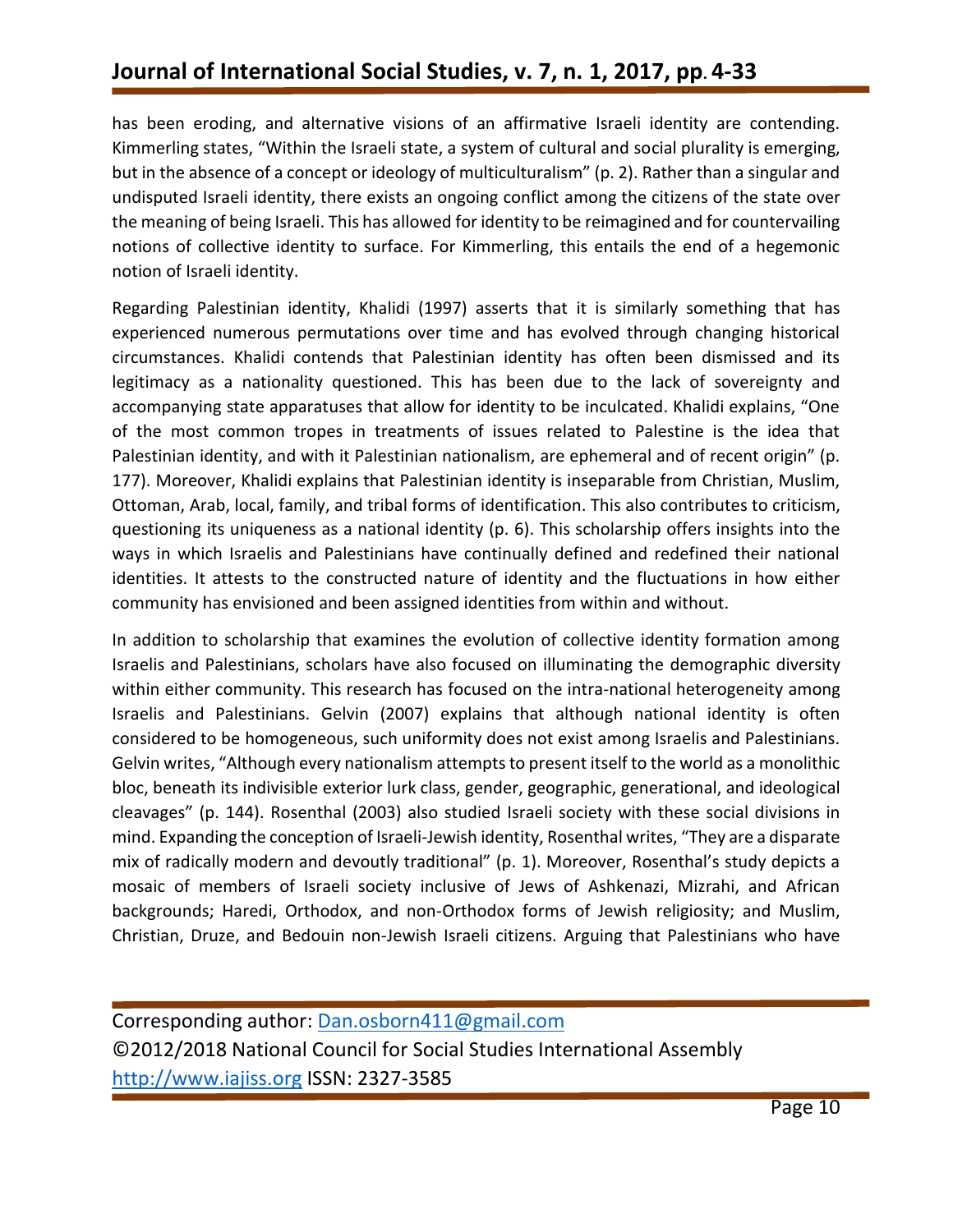citizenship in Israel are often neglected and obscured from perceptions of Palestinian identity, Peleg and Waxman (2011) and Pappe (2011) examined this community's identity. Peleg and Waxman describe Palestinians within Israel as having experienced discrimination, marginalization, and neglect. Due to decades of residence within Israel under circumstances different than Palestinians in the West Bank, Gaza Strip, refugee camps in Jordan and Lebanon, and elsewhere in diaspora, their identity as part of this larger national community has its own uniqueness. Peleg and Waxman write, "In sum, what has taken place since 1967 is the gradual emergence of a self-identified Palestinian national minority in Israel" (p. 31) that "remains a distinct, separate, largely unassimilated community on the margins of Israeli society" (p. 9). Pappe describes this particular Palestinian community as *forgotten* and defined by Israeli-Jewish society as a potential fifth-column experiencing second-class status. These studies do not necessarily focus on the construction of identity so much as the diversity within Israeli and Palestinian societies. They remind readers that Israelis are not all Jewish, Judaism is not uniform within Israel, Palestinians are of diverse religious backgrounds, and Palestinians live under multiple political structures allowing for manifold Palestinian identities to exist.

### **Social Studies Research in the United States**

Analyses of social studies textbooks are ubiquitous in research examining school knowledge. These studies are premised on the concern regarding the duality of textbooks as both instructional tools and commodities. Apple (1996) argues, "They are *simultaneously* commodities produced for sale, representations of what powerful groups have defined as legitimate knowledge that are at least partially regulated by the state, and they speak to ongoing struggles over cultural legitimacy" (p. 129). Hutchins (2016) considers textbooks to represent official notions of identity due to the legitimacy offered to schools and curricular knowledge. For this reason, social studies textbook analyses are often critical of the manner in which communities are represented in textbooks. Questions regarding the normativity and presumptions of neutrality underpin research that deconstructs textbooks in order to expose the subjectivities inherent in depictions of communities that have historically been marginalized and subject to stereotyping. Many of the studies examining textbooks published in the United States tend to concentrate on segments of American society. This focus has been valuable in investigating the portrayal of Native Americans (Anderson, 2012; Ashley & Jarratt-Ziemski, 1999), African Americans (Alridge, 2006; Brown & Brown, 2010), Mexican Americans (Salvucci, 1991), and Native Hawaiians (Kaomea, 2000), among other subaltern communities. These studies have been valuable in exposing the way social studies textbooks have tended to silence, marginalize, and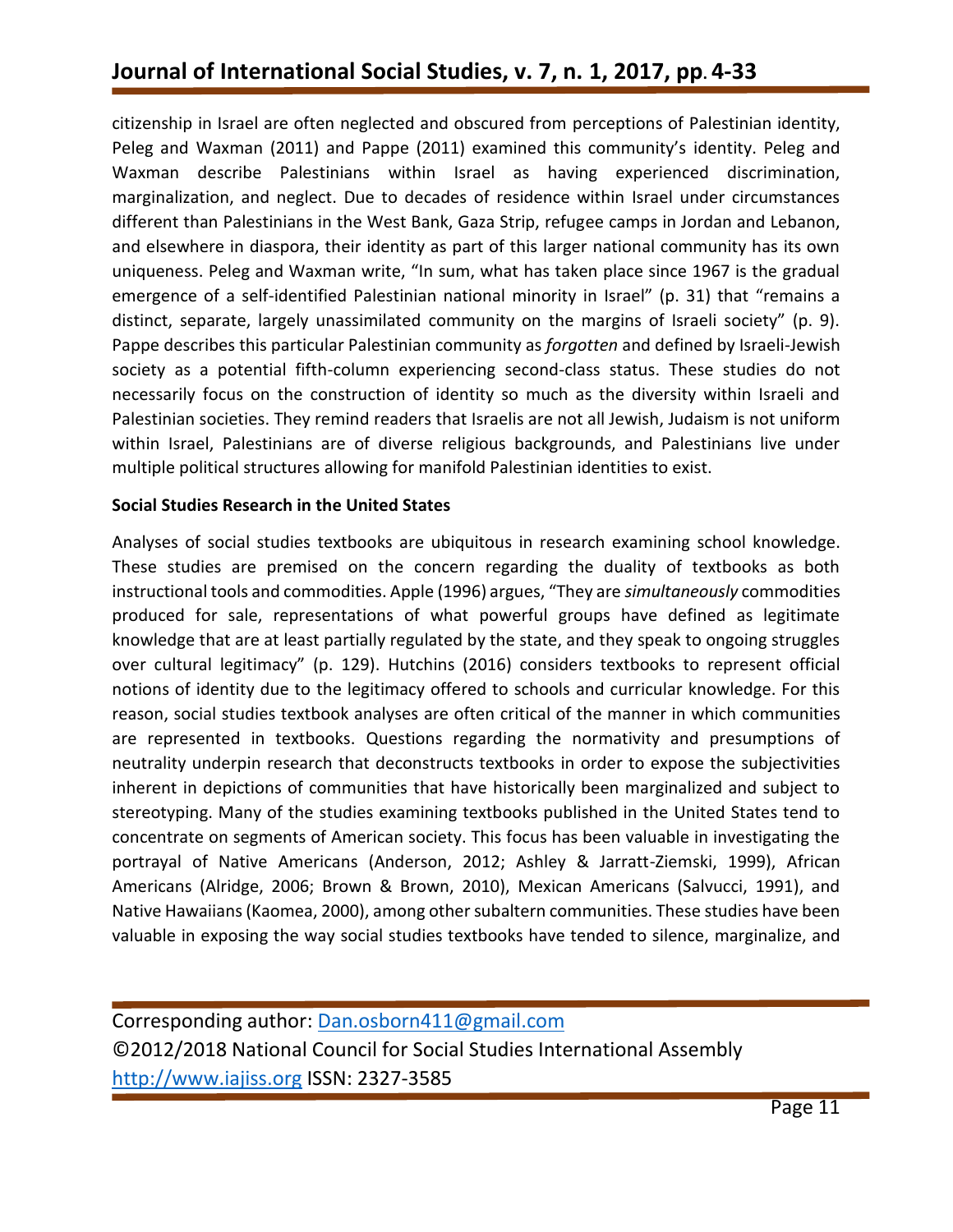reduce these communities while obscuring the complexity of their respective historical experiences. However, research evaluating social studies textbook representations are dominated by studies of communities within the United States.

There continues to be a lack of scholarship concentrated on the representation of other national communities and subaltern groups living outside the United States. In the case of Israeli and Palestinian identity, there is a wealth of scholarship exploring the construction of these identities and the manner in which these communities are depicted in Israeli and Palestinian textbooks (Adwan, Bar-On, & Naveh, 2012; Al-Haj, 2005; Brown, 2006; Cohen, 2013; Nasser, 2011; Nasser & Nasser, 2008). However, this has not permeated into the research that critically investigates the knowledge found in social studies textbooks and classrooms in the United States.

### **Research Methodology**

The purpose of this study is to ascertain an understanding of the ways Israelis and Palestinians are represented in World History textbooks and World History teachers' instructional discourse in the context of social studies education in the United States. This research employed Critical Discourse Analysis (CDA), and applied the methodology to the analysis of both World History textbooks and World History teachers. CDA is predicated upon the assertion that knowledge is not value-neutral. Instead, CDA recognizes the interplay between knowledge and society and the reciprocal influences one has on the other (van Dijk, 2001). According to Blommaert and Bulcaen (2000), "CDA states that discourse is socially constitutive as well as socially conditioned. Furthermore, discourse is an opaque power object in modern societies and CDA aims to make it more visible and transparent" (p. 448). Language is used to transmit certain perspectives that are often considered neutral but are actually subjective depictions of reality. Moreover, certain representations become dominant whereas others are displaced. For van Dijk (1993), "Control of knowledge crucially shapes our interpretation of the world" (p. 258). Understanding this power dynamic in discourse is part of the objectives of CDA. Uncovering the implicit and concealed subjectivities of knowledge and discourse is the impetus behind CDA (van Dijk, 1995). With regard to understanding collective identity formation and the ways in which discursive tools represent communities, CDA is an appropriate methodology. Because identities are fluid and subject to reimagining, the processes through which they are conceived and transmitted may be examined. For de Cilia, Reisigl, and Wodak (1999), "national identities are not completely consistent, stable and immutable. They are, to the contrary, to be understood as dynamic, fragile, 'vulnerable' and often incoherent" (p. 154). CDA is, thus, viable in understanding the contingency of discursive representations of Israelis and Palestinians.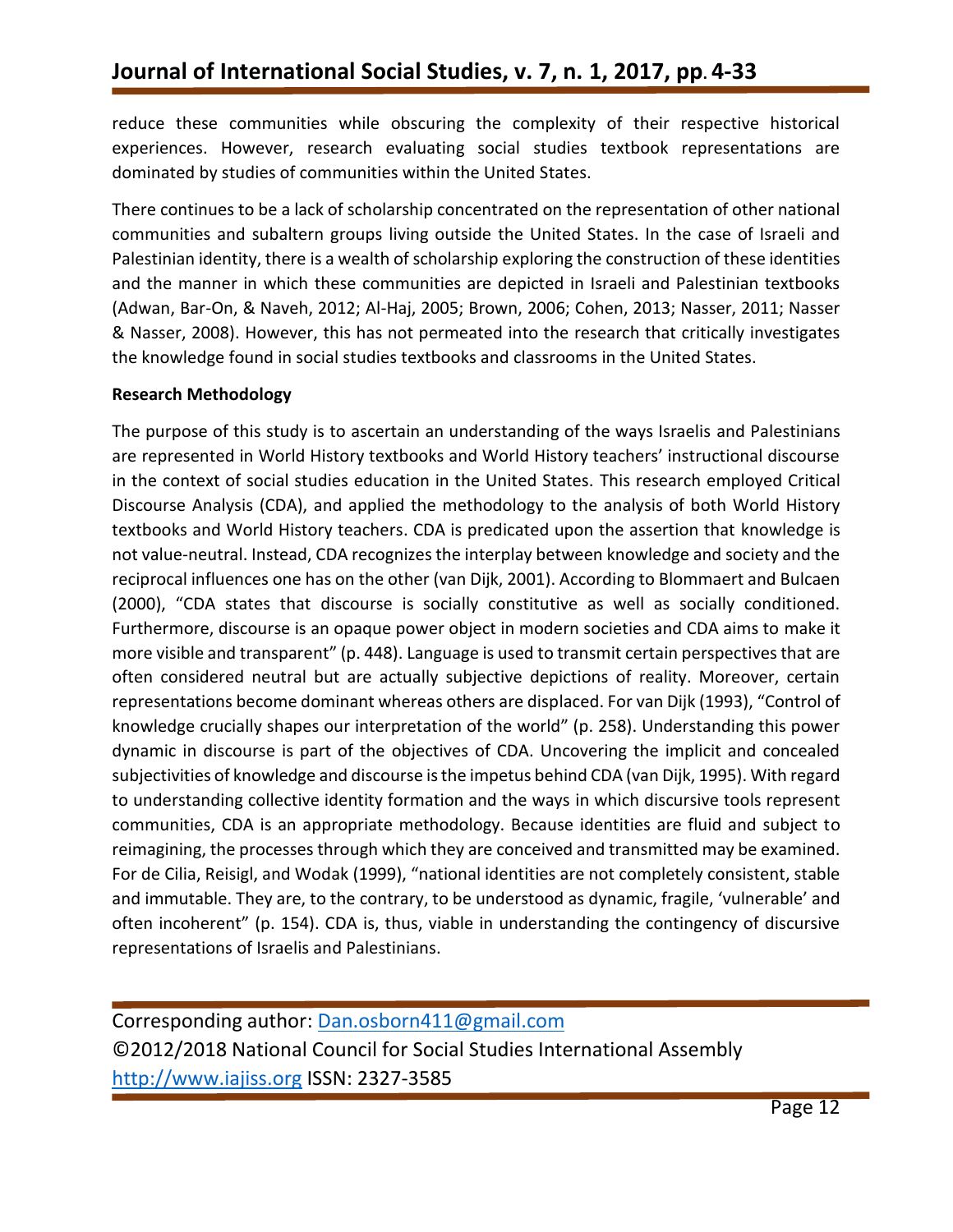#### **Research Design**

This research entailed applying the methods of CDA to both World History textbooks and the instructional discourse of World History teachers. Whereas similar studies exploring issues of representation only evaluated curricular materials such as textbooks, this study considered the multimodal reality of social studies education inclusive of both print materials and verbal forms of instruction. For this reason, both textbooks and teacher discourse were identified as outlets in social studies classrooms for representing Israeli and Palestinian communities. Five World History textbooks were identified and selected for study. These texts were identified because of their popularity (Marino, 2011). Once textbooks were selected, the table of contents and indexes were read in order to identify relevant passages that introduced content regarding Israeli and Palestinian populations. These passages were then transcribed in their entirety. The textbooks selected for this study are found in Table 1.

#### **Table 1. Textbooks Examined**

Houghton Mifflin Harcourt Publishing Company: *World History: Patterns of Interaction-NY Ed.* 2012

Editors: Roger B. Beck, Linda Black, Larry S. Krieger, Phillip C. Naylor, Dahia Ibo Shabaka

Holt, Rinehardt, and Winston: *World History: The Human Journey- FL Ed*. 2005

Editor: Laurel Carrington

Wadsworth Cengage Learning: *World History.* 2013.

Authors: William J. Duiker & Jackson J. Spielvogel

Pearson Education, Inc. publishing as Prentice Hall: *World History*. 2014

Authors: Elisabeth Gaynor Ellis & Anthony Esler

Glencoe/McGraw-Hill: *World History: The Human Experience*. 2001

Authors: Mounir A. Farah & Andrea Berens Karls

The discourse analysis component of this study also involved two World History teachers. Teachers were eligible for participation in this study if they taught a course on the modern world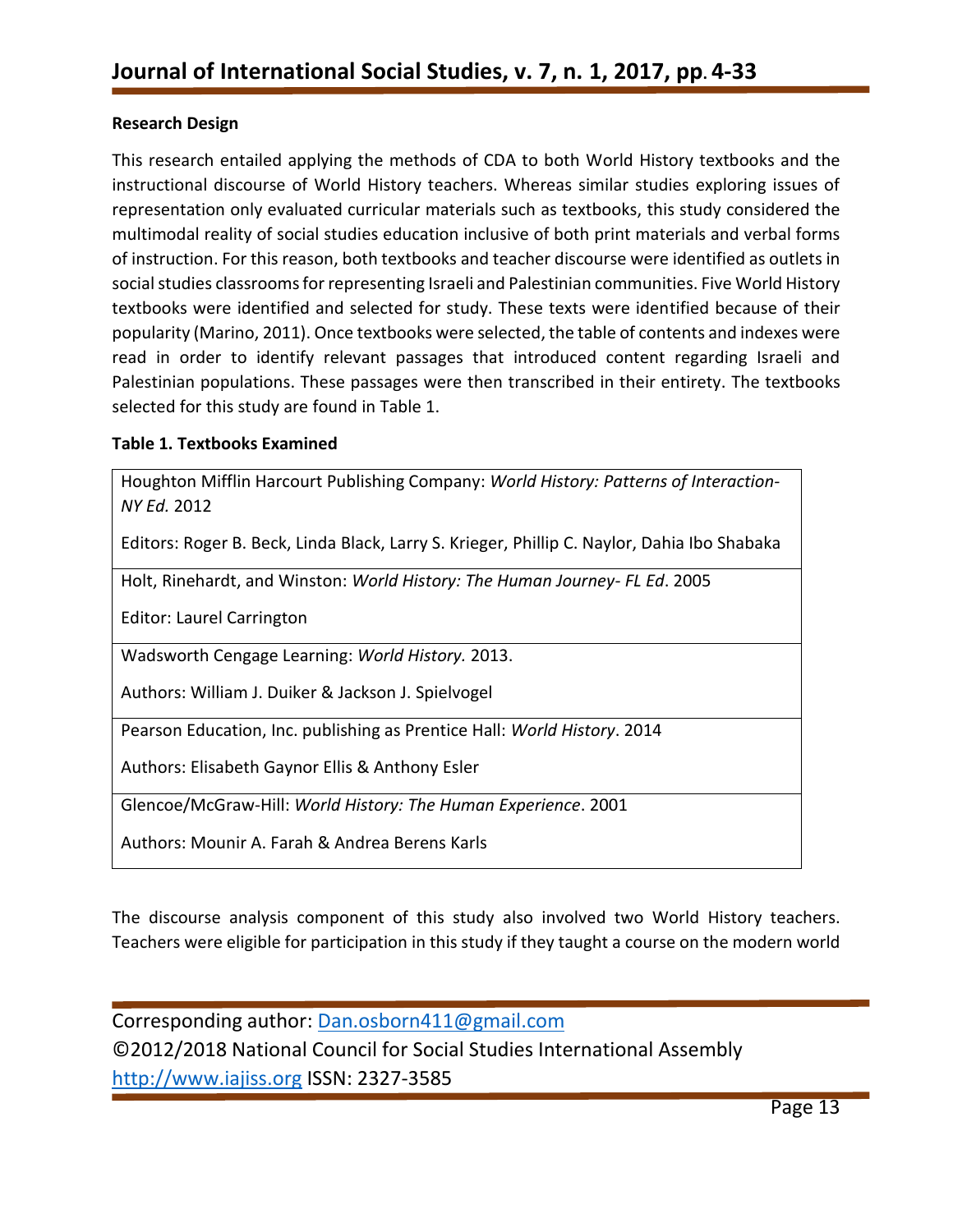that included lessons or a unit involving the study of Israel and Palestine. Teachers were observed during their instructional periods with students when introducing topics related to the study of Israeli and Palestinian populations. Both participants were observed for the full length of their units focusing on Israel and Palestine. The observation periods ranged from three to five 85 minute periods per teacher. Teachers' autonomy in planning their units accounts for the range in classroom periods dedicated to this study between these two educators. These observations took place during the 2015-2016 academic year between January and March, 2016. During observations, classroom discourse was recorded via a digital voice recorder. All classroom audio was captured, including that of students. Although all audio was transcribed, only the teachers' discourse was analyzed.

*Mr. Gerard***.** Mr. Gerard teaches World Cultures at Milltown High School, a suburban New England secondary school.<sup>1</sup> He self-identifies as a White male of European descent. He has been teaching for nine years at Milltown High School. Prior to this, he student-taught at a public middle school and a private denominational secondary school in a city near Milltown. Mr. Gerard earned a bachelor's degree in Secondary Social Studies Education from a private university and a master's degree in History from a public university, both in New England. Mr. Gerard never enrolled in coursework as a university student focused on the study of Israel or Palestine. During his nine years as a social studies educator, he has taught Introduction to Psychology for two years, United States History for four years, and World Cultures for nine years. Mr. Gerard was observed on five different occasions during lessons dedicated to studying the history of what he referred to as the Arab-Israeli Conflict. These five observations constituted the full length of Mr. Gerard's unit on the Middle East.

*Ms. Herne.* Ms. Herne teaches World Cultures at Milltown High School and is a colleague of Mr. Gerard. She self-identifies as a White female. She has been teaching at the school as a fulltime teacher for five years and spent one year as a long-term substitute teacher. Ms. Herne earned a bachelor's degree from a private university in History and Secondary Education and a master's degree in Secondary Education from a public university, both in New England. During her undergraduate and graduate studies, Ms. Herne took courses on Middle Eastern history, studying topics relating to Israel and Palestine. During her time teaching at Milltown High School, she has taught World Cultures for five years and United States History for three years. She was

 $\overline{\phantom{a}}$ 

<sup>1</sup> Teachers and schools have been assigned pseudonyms.

Corresponding author: [Dan.osborn411@gmail.com](mailto:Dan.osborn411@gmail.com) ©2012/2018 National Council for Social Studies International Assembly [http://www.iajiss.org](http://www.iajiss.org/) ISSN: 2327-3585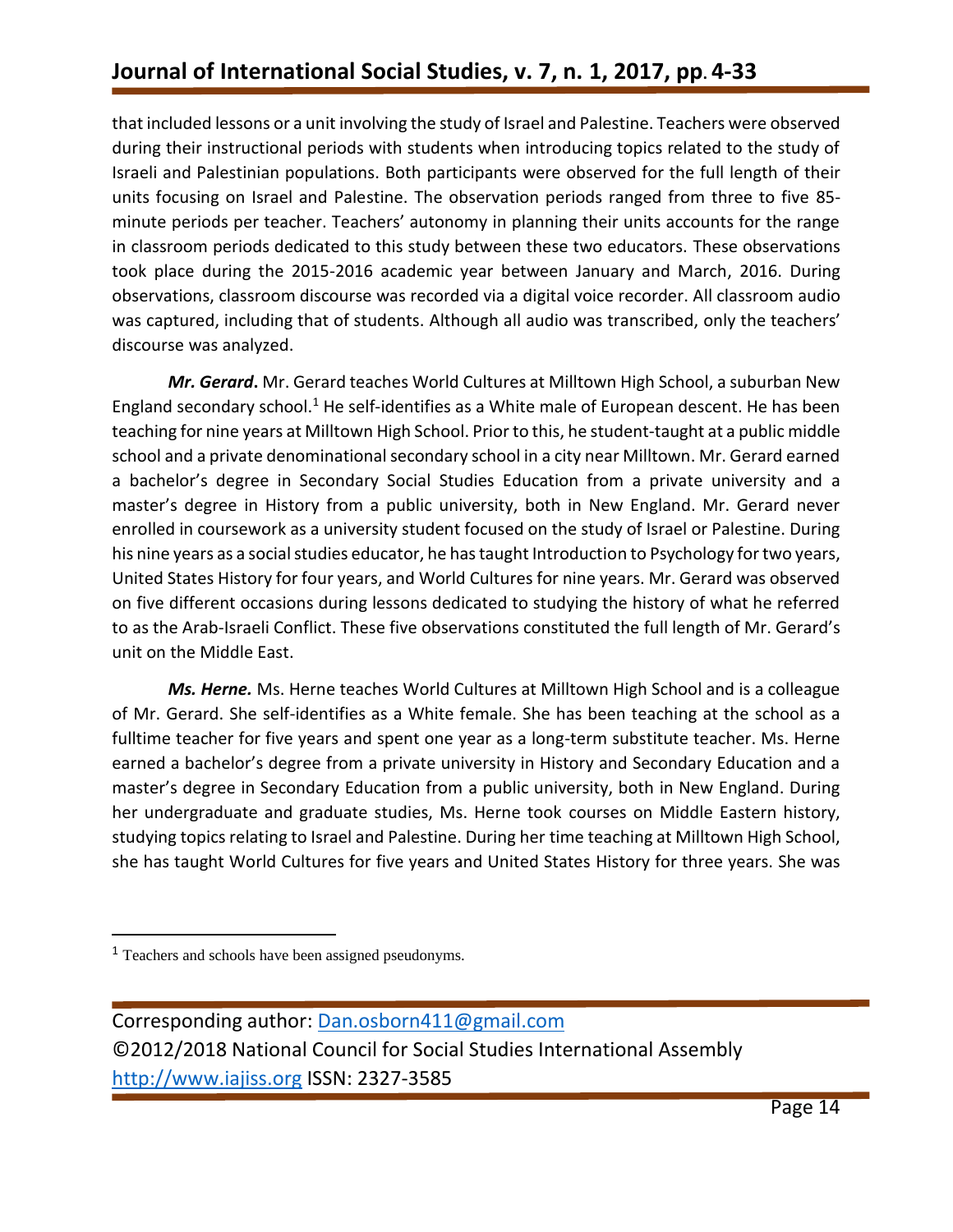observed teaching on three different occasions when her class focused on the study of the Middle East. These three lessons constituted the full length of her unit studying Israel and Palestine.

### **Data Analysis**

Data from textbooks and teachers' discourse was analyzed using van Leeuwen's (2008) framework on representing social actors. As a tool for conducting CDA, van Leeuwen's framework establishes structure for analyzing representations of individuals and communities. He describes the various ways in which a CDA can deconstruct representations to garner an understanding of how portraits of populations are constructed. Within this structure, van Leeuwen describes the ways populations are categorized through *classification* and *relational identification*. According to van Leeuwen, classifications are the major categories used in identifying and differentiating between communities. He explains, "In the West, these now include age, gender, class, wealth, race, ethnicity, religion, sexual orientation, and so on. But classification categories are historically and culturally variable" (p. 20). Relational identifications are ways of categorizing populations in relation to one another rather than as isolated persons or communities. Relatedly, van Leeuwen's framework describes the ways in which groups are *aggregated* in order to present a purported consensus within a community. Moreover, he explains the ways in which discourse may depict populations through *collectivization*, whereby entire populations appear as monolithic entities. This framework served as an appropriate analytical tool in understanding the manner in which Israelis and Palestinians are depicted in two salient modes of knowledge found in social studies classrooms.

### **Findings**

The depictions of Israelis and Palestinians in World History textbooks and social studies teachers' discourse were similar in many ways. While not identical in the representations offered in print form and during instructional periods with students, textbooks and teachers tended towards similar classifications of Israelis and Palestinians. Through these similarities, salient patterns in the portrayal of Israelis and Palestinians emerged.

#### **Classifications of Israelis**

Both textbooks and teachers often introduced the study of nationalism in the Middle East and the establishment of the state of Israel around Zionism, thereby presenting Israeli-Jews as Zionists. Although Zionism took many forms, the presentation of Jews as Zionists tended towards a uniform definition. *World History: Patterns of Interaction* considered Zionists "people who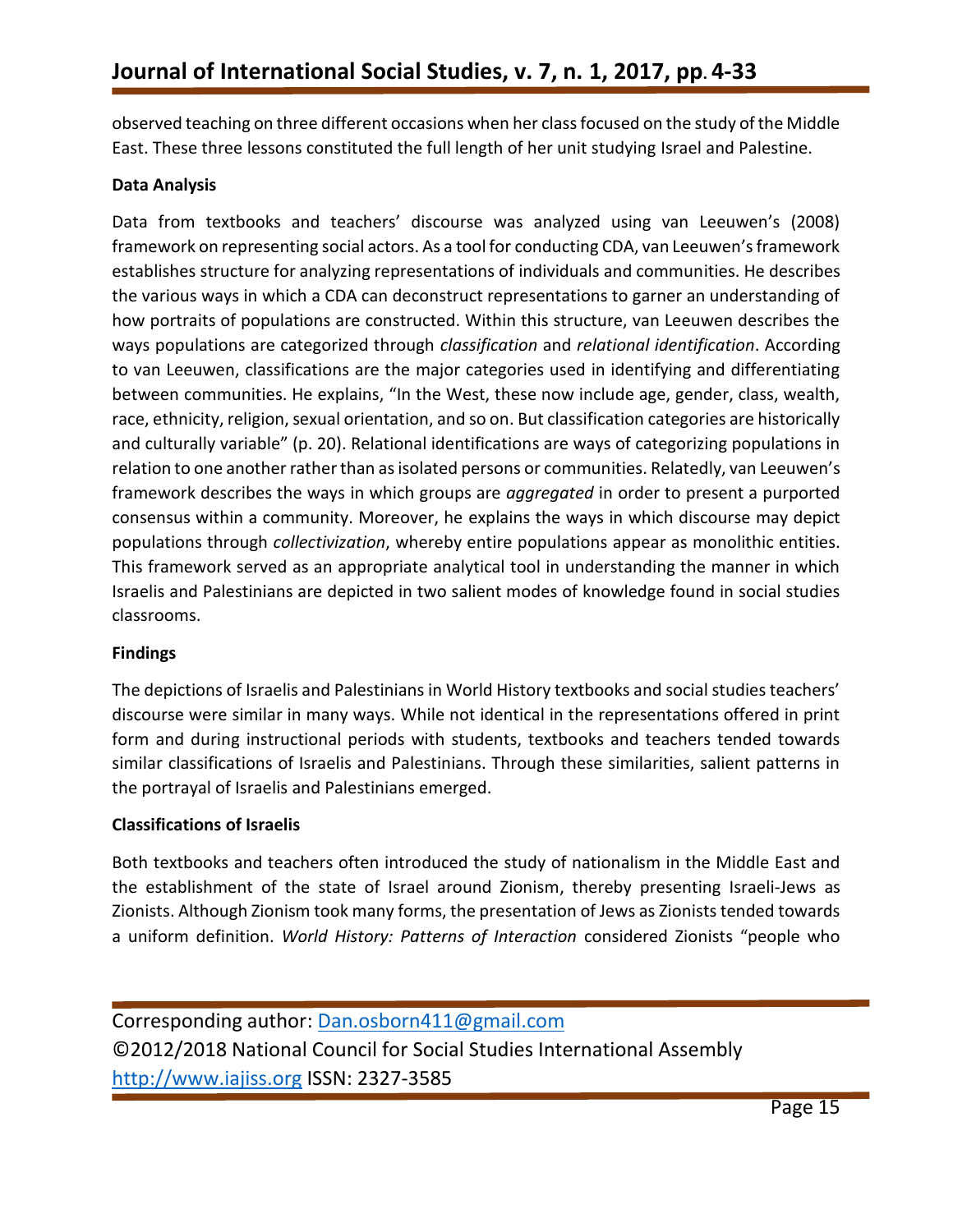favored a Jewish national homeland in Palestine," (p. 1017) emphasizing the status of Jews as a dispersed population lacking sovereignty in diaspora. This characterization of Zionists as Jews seeking a national homeland in Palestine was also emphasized in *World History: The Human Journey.* Consistently, Zionists were described as responding to anti-Semitism through political action and migration. In their classroom discourse, both Ms. Herne and Mr. Gerard presented Zionists in similar terms, emphasizing a community seeking a homeland. While *World History: The Human Experience* and Ellis and Esler's *World History* focused on European Jews as victims of pogroms and persecution, Duiker and Spielvogel's *World History* presented Jews as a diasporic community living in Europe, North Africa, and the Middle East. While Jews-as-Zionists tended to be uniformly presented as a consensus community all seeking the same clearly articulated political aspiration, this text recognized Jews as a dispersed population experiencing geographic diversity.

The study of Israelis and Palestinians often emphasized conflict. This engendered classifications that were compatible with this type of narrative. Rather than describing the demographic makeup of Israel, both textbooks and teachers identified Israelis in relation to war and violence, often as the recipients of Arab and Palestinian aggression. In this way, ethnic, religious, linguistic, and other forms of diversity were often excluded in both textbook descriptions and teachers' discourse in favor of representations that privileged associations with conflict.

All of the textbooks and teachers ascribed to Israelis the status of defenders against external belligerency. This classification was conveyed across historical incidents with little variability. For instance, *World History: The Human Experience* and Ellis and Esler's *World History* described the establishment of the Haganah in the early 20<sup>th</sup> century as a defensive measure by a Jewish population suffering from Arab attacks. This role of Israelis defending themselves against Arab aggression continued as textbooks and teachers described the events of Israel's establishment. *World History: Patterns of Interaction* explained, "The new nation of Israel got a hostile greeting from its neighbors" (p. 1018), while Mr. Gerard stated, "the Arab countries had pledged to destroy Israel." Ms. Herne emphasized Israel as attacked on all sides except the Mediterranean Sea.

Classifying Israelis as a population subject to attack and assuming the status of defenders was pronounced when focusing on the wars of 1967 and 1973. Across textbook narrations and teachers' discourse, Israel was presented in both of these conflicts as fending off belligerency. Israelis were consistently depicted as responding to external aggression when launching a preemptive attack on Egypt, Syria, and Jordan in 1967. Duiker and Spielvogel's *World History*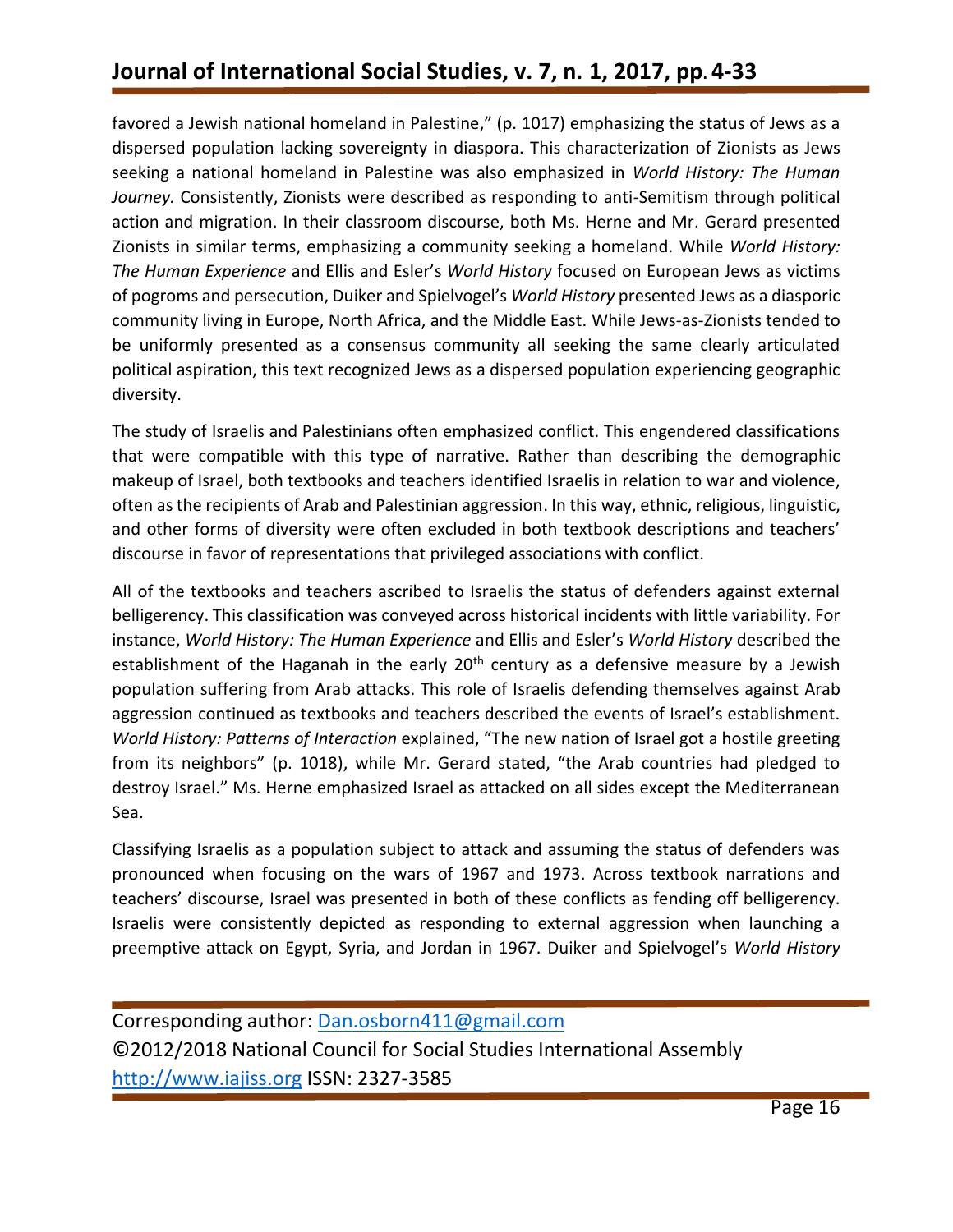referred to Israel as "concerned that it might be isolated" (p. 875), while *World History: The Human Experience* stated, "Fearing possible attack, Israel responded with force" (p. 730). Ms. Herne similarly characterized Israelis as fearful of Arab aggression, launching its attacks only when "Israel can feel the threat." The decision to maintain possession of territories occupied during 1967 also framed Israelis as acting primarily as defenders concerned with safeguarding the nation. Duiker and Spielvogel's *World History* explained, "Meanwhile, many Israelis argued that the new lands improved the security of the beleaguered state and should be retained" (p. 875). This decision to associate Israelis with defense continued when textbooks and teachers introduced the 1973 war. *World History: The Human Experience, World History: Patterns of Interaction, World History: The Human Journey*, and Mr. Gerard's classroom discourse each emphasized Israel's vulnerability in this conflict as war began on Yom Kippur, the Jewish Day of Atonement. Mr. Gerard explained, "Yom Kippur is the holiest day of the Jewish calendar. That would be like attacking the United States on Christmas." These portrayals cast Israel in the role of a country experiencing an existential threat and acting out of self-preservation.

When depicting relations with Palestinians rather than sovereign Arab nations, the textbooks and teachers tended towards presenting Israelis as defending themselves from hostility and terrorism. Israel's 1982 invasion of Lebanon was situated in this framework of Israelis assuming the role of defenders against aggression. *World History: Patterns of Interaction* and *World History: The Human Experience* represented Israelis as launching this war in order to curtail attacks from the Palestine Liberation Organization. Both Ms. Herne and Mr. Gerard's statements in their classrooms echoed this stance that the invasion of Lebanon conformed to the pattern of Israel taking action to repel violence directed against Israelis. This continued into descriptions of Israeli-Palestinian relations during the two Intifadas. Ellis and Esler's *World History* depicts Israelis as "sealing off and raiding Palestinian towns and targeting terrorist leaders" (p. 1055) during the First Intifada. In the Second Intifada, Prime Minister Netanyahu is depicted in *World History: The Human Experience* as instituting restrictions of Palestinian mobility as a defense measure. *World History: Patterns of Interaction* and *World History: The Human Journey* describe the bulldozing of Palestinian homes and targeted assassinations as tactics responding to terrorism. Similarly, Ellis and Esler's *World History* relates Israelis as taking a defensive stance when blockading the Gaza Strip in response to Hamas's rise to power. Mr. Gerard's discourse with students was consistent with this tendency to assign Israelis the role of defenders responding to Palestinians only to counteract violence directed towards Israel. He explained, "Now, 2002, you have the beginning of the West Bank security barrier. Israel begins building a wall between Israeli territory and Palestinian territory in order to protect its citizens from these Intifadas and from terrorist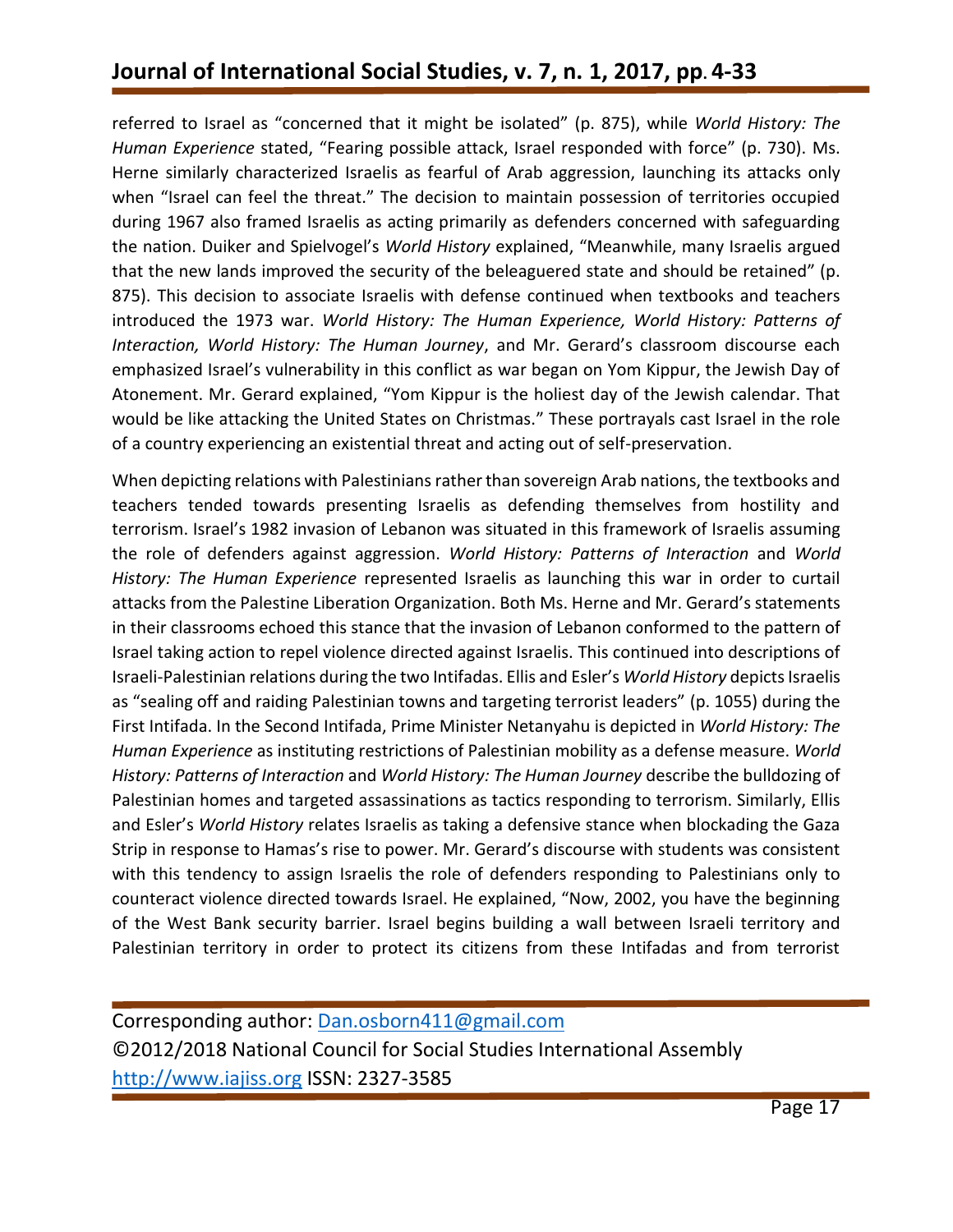actions." These numerous examples attest to the propensity for both textbooks and teachers to classify Israelis as defenders against aggression consistently across historical episodes. While the circumstances of each historical episode described in textbooks and teachers' discourse had their own contextual variations, the assignment of this role to Israelis was presented as uncontroversial, self-evident, and without the possibility of alternatives.

While the 1967 War and its consequences tended to be emphasized in all of the World History textbooks and teachers' discourses studied, there was much less focus on Israeli settlers who would inhabit the various territories occupied by Israel after this war. When they were introduced, settlers were often presented as occupants of newly acquired land. Ellis and Esler's *World History, World History: The Human Journey,* and Mr. Gerard were most explicit in identifying settlers as a segment of Israeli society. These portrayals did not ascribe any explicit characteristics to Jewish settlers. While the motives of these have been diverse and varied over the decades since 1967, the textbooks and Mr. Gerard presented them in a non-descript manner, not taking note of ideological, religious, or pragmatic considerations underscoring their relocation to occupied territories.

Israelis often appeared in textbooks and teachers' discourse as acting out of self-defense. However, books did include passages that illuminated acts of violence that did not fit into this particular characterization. In these instances, Israelis were characterized as acting violently in a manner that was more antagonistic and detrimental to political affairs.

While few in quantity, there were salient examples of Jews in Palestine prior to 1948 depicted as employing violent means to further their political aspirations. *World History: The Human Experience* employed language such as "Jewish underground forces" (p. 727), while *World History: The Human Journey* described "extremist Zionist groups" (p. 893). Both textbooks relied on such terminology when referencing violent action directed towards British and Arab targets. Ms. Herne also broached the subject of Jewish violence during the Interwar years, referring to Jews as aggressors in their relations with the British.

Israelis were also depicted as violent in response to the peace process with the Palestinians launched in the 1990s. However, unlike characterizations of Israelis as a collective resorting to violence as a defensive stance, members of Israeli society who were violent were identified as individuals and outliers rather than part of a broader segment of society. *World History: The Human Journey* stated, "Many Israelis who had settled on the West Bank feared violence at the hands of the self-governing Palestinian Authority. In 1994, a radical Israeli settler killed 29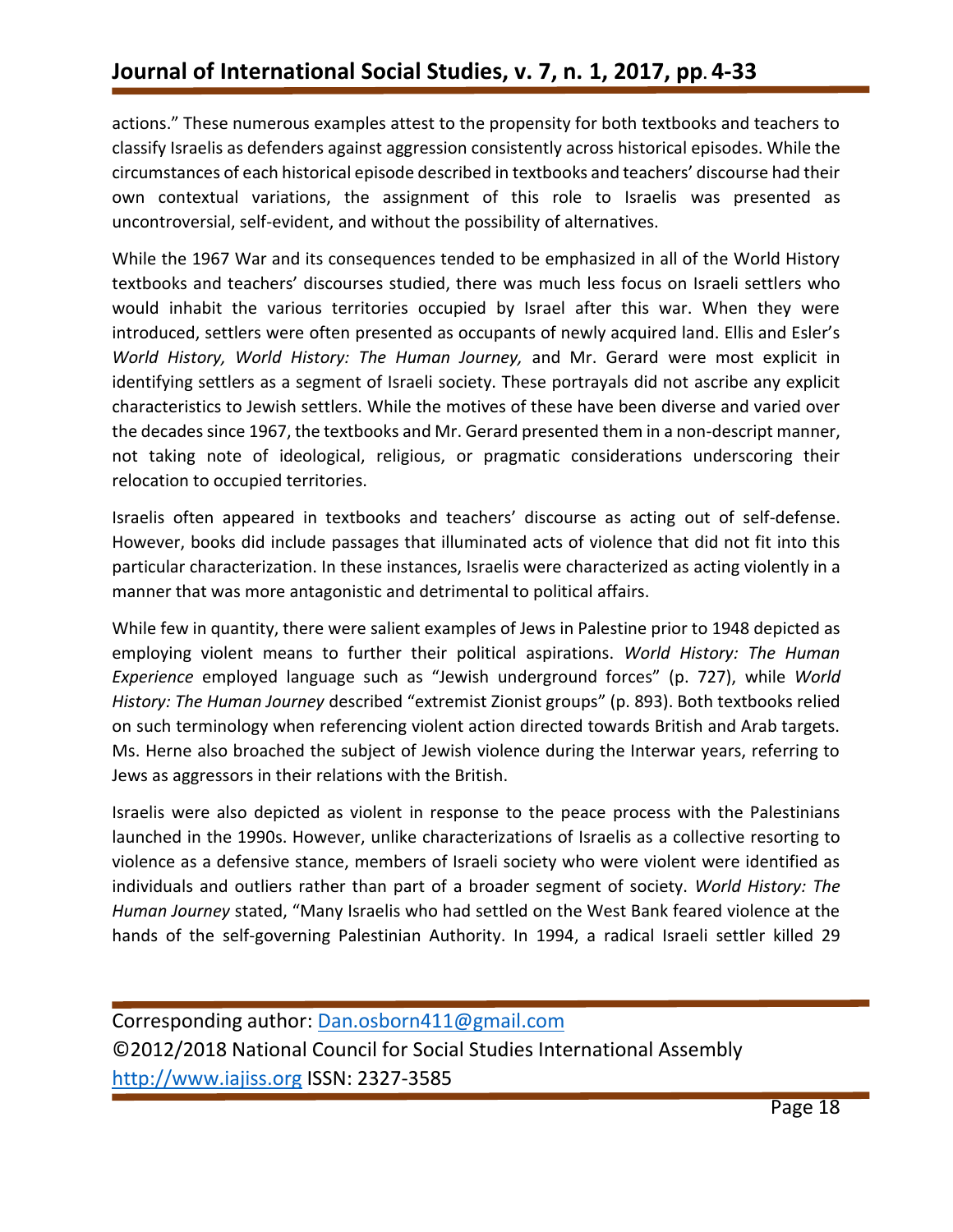Palestinians in the West Bank city of Hebron" (p. 900). Baruch Goldstein was not referenced by name, nor were his religious or ideological affiliations identified. In this respect, his status as a "radical Israeli settler" is not grounded but rather vaguely defined. Moreover, his classification as a radical is prefaced with a statement about the fear of violence at the hands of Palestinians. Even while introduced as an example of Israeli radicalism beyond the more widely acknowledged defensive use of violence, the textbook still invokes Israeli fear of aggression. The last salient example found in textbooks of Israelis identified as violent is regarding the assassination of Prime Minister Yitzhak Rabin. None of the textbooks identified his assassin, Yigal Amir, by name. However, he was called "an Israeli radical" (p. 900) in *World History: The Human Journey,* "an Israeli student" (p. 733) in *World History: The Human Experience*, "an Israeli opponent of the accords" (p. 877) in Duiker and Spielvogel's *World History*, and "a right-wing Jewish extremist who opposed concessions to the Palestinians" (p. 1021) in *World History: Patterns of Interaction.*  These characterizations, to varying extents, each conceal and divulge various aspects of Amir's identity through these classifications. While his violence is universally recognized across textbooks, each used different descriptors ranging from vague to increasingly more nuanced.

Textbooks and teachers often referred to Israelis in terms of a cohesive collective unit. There was limited emphasis on the fault lines and diversity within Israeli society. For instance, Ellis and Esler's *World History* explained that "Israelis oppose this right" (p. 1056) in reference to the Palestinian right of return. This statement epitomizes the tendency to refer to Israelis as a consensus community without internal variation or division. However, Duiker and Spielvogel's *World History* offered one of the most expansive characterizations of Israeli diversity: "Some were immigrants from Europe, while others came from other states in the Middle East. Some were secular and even socialist in their views, while others were politically and religiously conservative" (p. 875). Beyond this description, references to social cleavages within Israeli society were restricted to political divergences regarding the peace process. *World History: The Human Journey* and *World History: The Human Experience* were most explicit in identifying the political variations within Israeli society. Both textbooks emphasized Israelis as divided over the peace process and the future of the West Bank and Gaza Strip, illuminating the political contentiousness between Israelis who supported and opposed negotiations with Palestinians and land transfers. Mr. Gerard also characterized Israelis as politically discordant, particularly with regard to conflicting stances on the separation barrier in the West Bank; he explained to students, "It's extremists on all sides of this issue that keeps this conflict going." This emphasis on political divisions and extremism as the underpinning to conflict offers a subtle recognition that Israeli society possesses factions and that not all Israelis are invested in the perpetuation of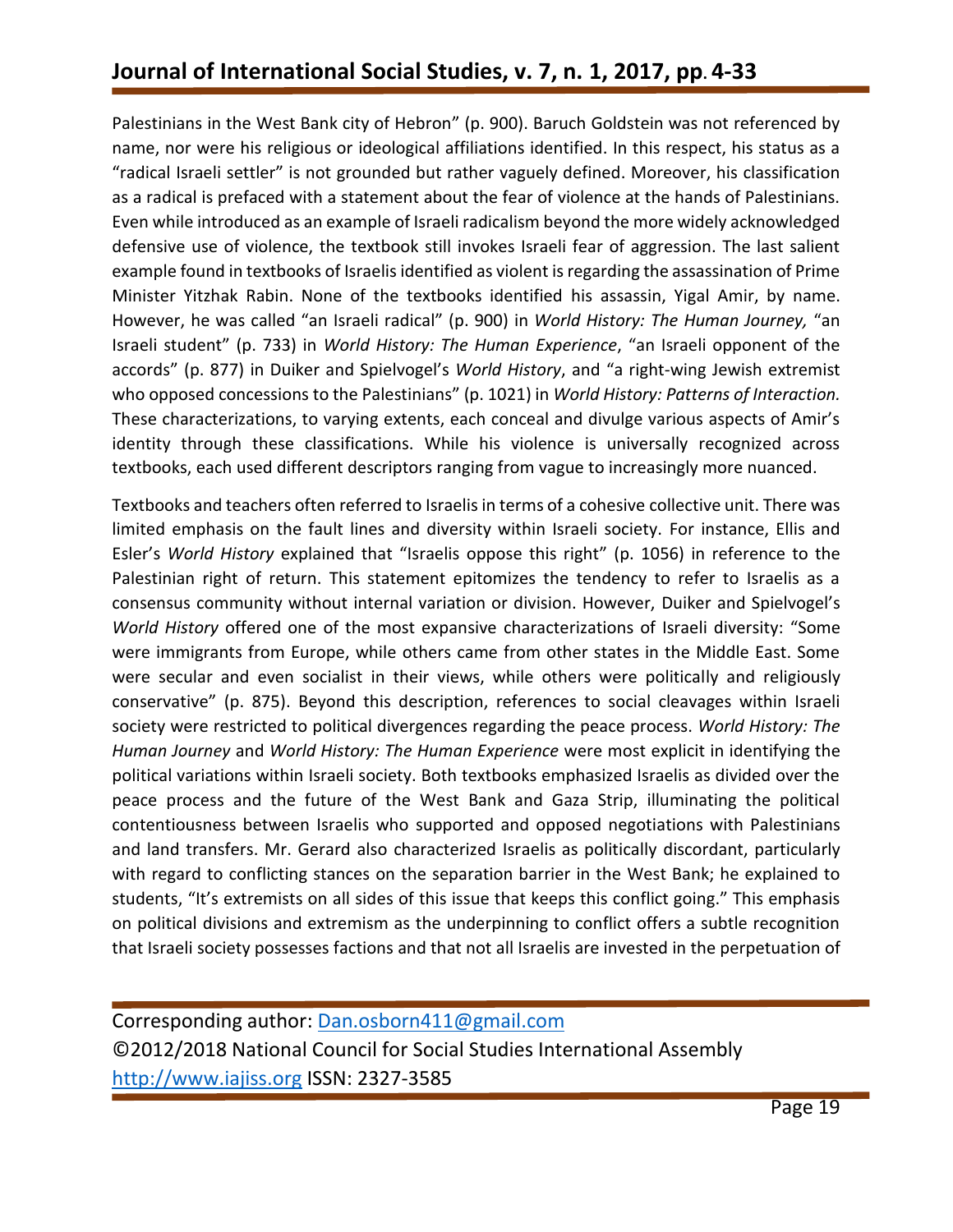conflict. However, these factions were more often implied than explicitly discussed, and the vagueness of terms like "extremists" does not adequately qualify the identities of those categorized in this manner.

Israelis were infrequently described in ways that alluded to their possession of any essential or contextually relevant traits. However, Ms. Herne ascribed emotions to Israelis at two points during her instructional discourse. She portrayed Israelis involved in attacks on the British during the Interwar Years as "angry." When discussing the death of civilians at Deir Yassin in 1948, Ms. Herne explained that Israelis were "sad" to have participated in this incident. These two examples are outliers in the way Israelis were described. Rarely was the emotional state of Israelis referenced.

### **Classifications of Palestinians**

Textbooks and teachers varied in the specificity with which they articulated a sense of Palestinian identity. Similar to the ways the demographic diversity of Israelis was eclipsed by classifications that related to conflict, there were infrequent passages and discursive moments dedicated to describing the demographic makeup of Palestinians. Ms. Herne simply referred to Palestinians as "the people who were living there prior to Israel's creation." This is a problematic definition because of its vagueness and the absence of any reference to identity components other than residency on the land. Mr. Gerard offered more specificity, albeit in a manner that excluded some Palestinians. He considered Palestinians to be "Arab Muslims living in what is traditionally called the Holy Land." Ellis and Esler's *World History* mirrors this definition when referring to Palestinians as "the Muslim population" (p. 864) of Palestine. These instances circumscribe the religious identity of Palestinians as Muslims while excluding Christian members of this national community. Duiker and Spielvogel's *World History* alone referred to Palestinians as Christians and Muslims. *World History: The Human Experience* was the only source that identified Palestinians as a segment of Israel's citizenry after 1948. Relatedly, this textbook also described Palestinians as a diasporic community dispersed throughout the globe. There are no other substantive attempts to offer a framework for who has membership to this national community.

Textbooks and teachers commonly referred to Palestinians as a population that has been displaced. This displacement became one of the seminal ways of classifying Palestinians. It also underpinned many of the other common ways in which Palestinians were portrayed. There is an interplay between displacement and associations with hostility and terrorism that typified ways of describing Palestinians. All of the textbooks acknowledged that Palestinians were displaced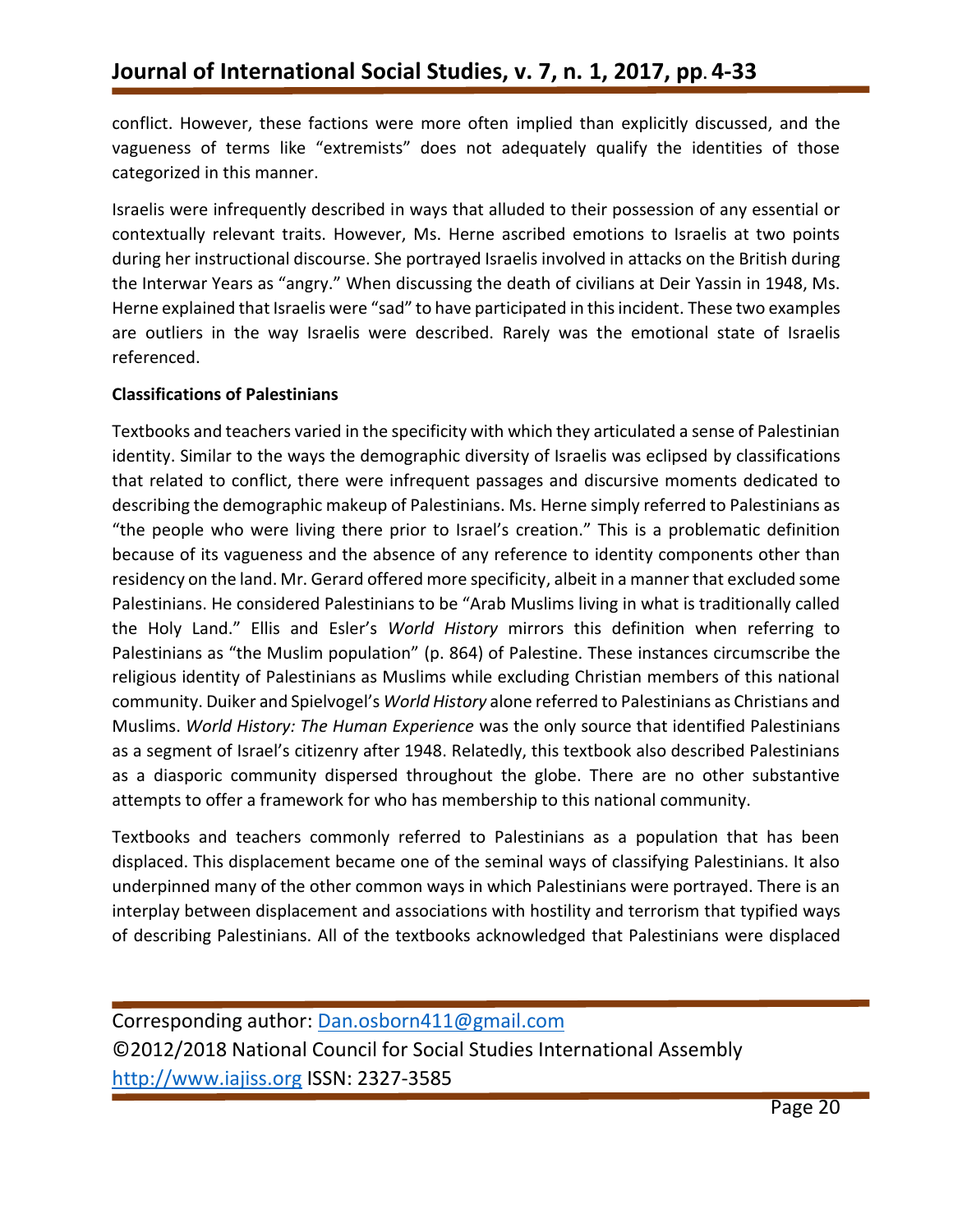during the events of 1948. However, the language often avoided references to Israelis or the manner in which Palestinians were displaced. For instance, *World History: The Human Experience*  refers to Palestinians as "homeless" (p. 727), while *World History: The Human Journey, World History: Patterns of Interaction,* Ellis and Esler's *World History,* and Duiker and Spielvogel's *World History* all describe Palestinians as *refugees*. Textbooks tended to avoid referencing Israelis in the processes of Palestinian displacement. Ms. Herne and Mr. Gerard also adhered to this pattern of recognizing the displaced status of many Palestinians. Ms. Herne referred to Palestinians as those who "have been pushed out" or "refugees who have been displaced from their homes" while Mr. Gerard described them as a people who fled and are now refugees. These portrayals highlighted the status of Palestinians without commensurate attention on Israelis and the relationship between either community in Palestinian displacement. Palestinian status as displaced tended to be represented as a byproduct of war, a classification that did not necessitate characterizing the role of Israelis in this process.

Few textbooks explicitly presented Palestinians as a community that has been under occupation since 1967. Duiker and Spielvogel's *World History* indirectly explained that as a result of the war, Israel "added one million Palestinians inside its borders" (p. 875). This description presents Palestinians merely as a population absorbed into Israeli territory. *World History: The Human Experience* was more pointed when stating that "Palestinians found themselves under Israeli military occupation" (p. 731). This representation engenders a more nuanced characterization of the situation and status of Palestinians as a people subject to military rule. *World History: Patterns of Interaction* describes Palestinians in occupied territory as "People who lived in the other areas [West Bank and Gaza Strip] [who] were not offered Israeli citizenship and simply came under Jewish control" (p. 1019). While somewhat muted language is used, this depiction portrays Palestinians as a population with an ambiguously defined civic status subject to external determinations regarding their governance.

The most common classification of Palestinians was that of a population hostile to Jews whose hostility manifested itself in terrorist activities. Textbooks and teachers traced Palestinian hostility and terrorism to the early days of Zionist activity and continuing through contemporary events. *World History: The Human Experience* and Ellis and Esler's *World History* described Palestinians as opposing Jewish immigration and attacking Jewish settlements in the early 20<sup>th</sup> century. Mr. Gerard reiterated this message of Palestinian hostility during this period. Duiker and Spielvogel's *World History* described "PLO and Arab provocations" (p. 875) in the 1960s; *World History: The Human Experience* detailed the PLO's use of airplane hijackings and bombings as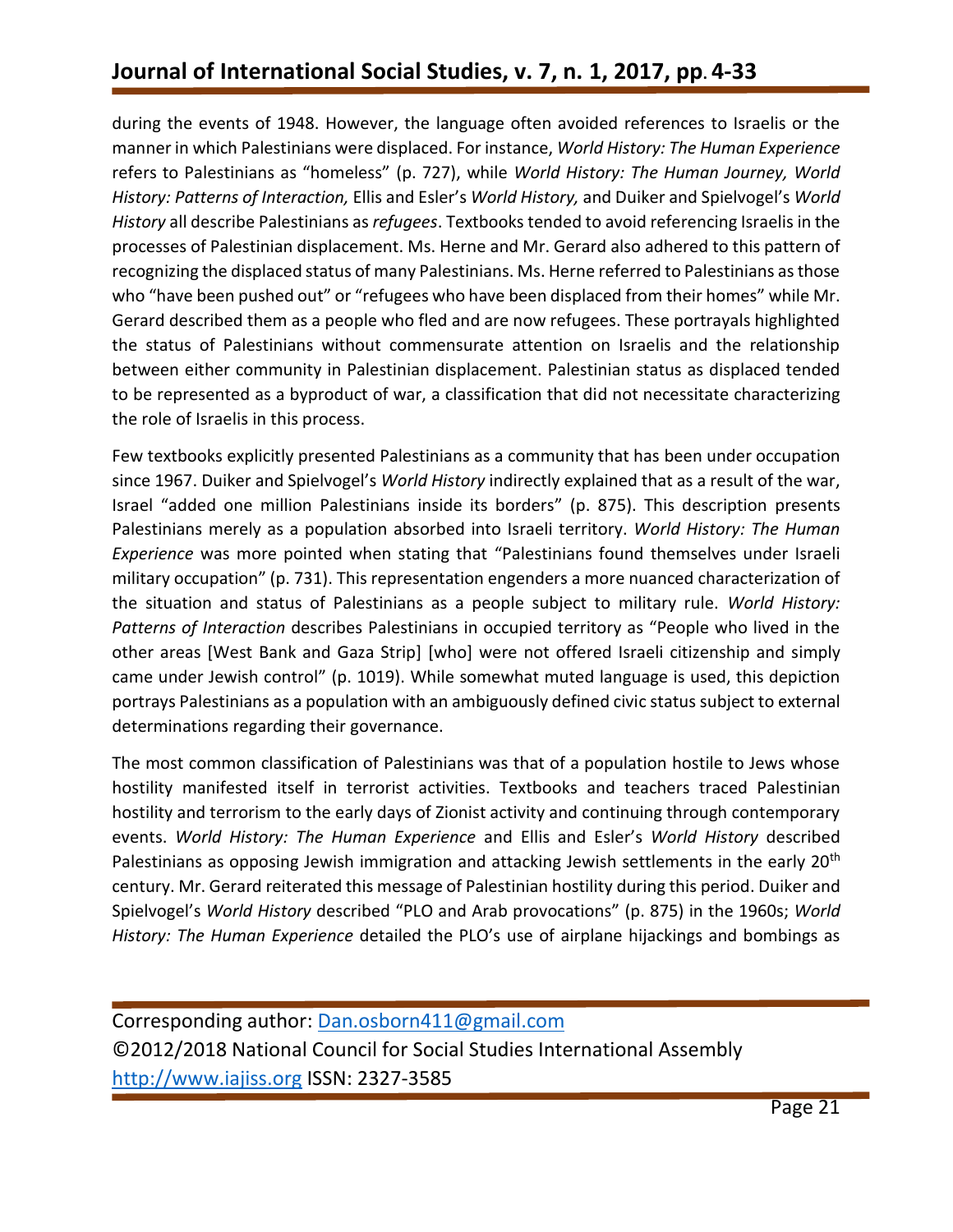hostile tactics; and *World History: The Human Journey* described the PLO as responsible for "guerilla attacks" (p. 899). These descriptions often cast Palestinians in a role oppositional to Israel.

While many descriptions framed Palestinians as hostile, many more explicitly cast them as terrorists. A wide variety of actions on the part of Palestinians were categorized as terrorist activities. *World History: The Human Experience* and Ellis and Esler's *World History* both presented Palestinian "border raids" in the 1950s as terrorist activities. Mr. Gerard determined that all Palestinian acts of violence directed towards Israel constituted terrorism. However, unlike the textbooks, he associated terrorism with Islam. He explained, "So, thus far, in the 25 years that we've discussed since Israel was created, we've seen the creation of modern Islamic terrorism as we know it." When discussing the events in Munich during the 1972 Olympic games, Mr. Gerard stated, "Obviously, you're seeing right now the rise of militant Islamic terrorism similar to what we know today." These statements conflate the actions of the secular nationalist PLO with the actions of other organizations, effectively entangling disparate actions perpetrated by dissimilar organizations into a purportedly cohesive movement of Islamic terrorism.

Textbooks also focused on Palestinian terrorism as a bulwark in the peace process from the 1990s onward. These depictions concentrated more explicitly on the actions of Hamas and suicide bombings. Duiker and Spielvogel's *World History* described "terrorist attacks by Palestinian militants" (p. 877), and *World History: The Human Experience* and *World History: The Human Journey* both concentrated on suicide bombings in descriptions of Palestinian hostility towards Israel and against the peace process.

The consistent association of Palestinians with terrorism was not selectively applied depending on the actions or time period in question. This encompassed wide-ranging actions in the same category. From Palestinians crossing the border into Israel in the 1950s to suicide bombings in the 1990s and 2000s, a multitude of violent acts were fitted into this way of representing Palestinians.

Ms. Herne was alone in explicitly presenting Palestinians as seeking liberation rather than merely acting out of hostility. When describing the PLO, she explained, "They are going to launch attacks on Israel in order to gain that land back, in order to gain homes back for the people that were displaced" and "They still think that they should be given this land and maybe they should be." These statements expose the contingent nature of classifications. Whereas the majority of textbooks considered Palestinian actions as terrorism, Ms. Herne posited an alternative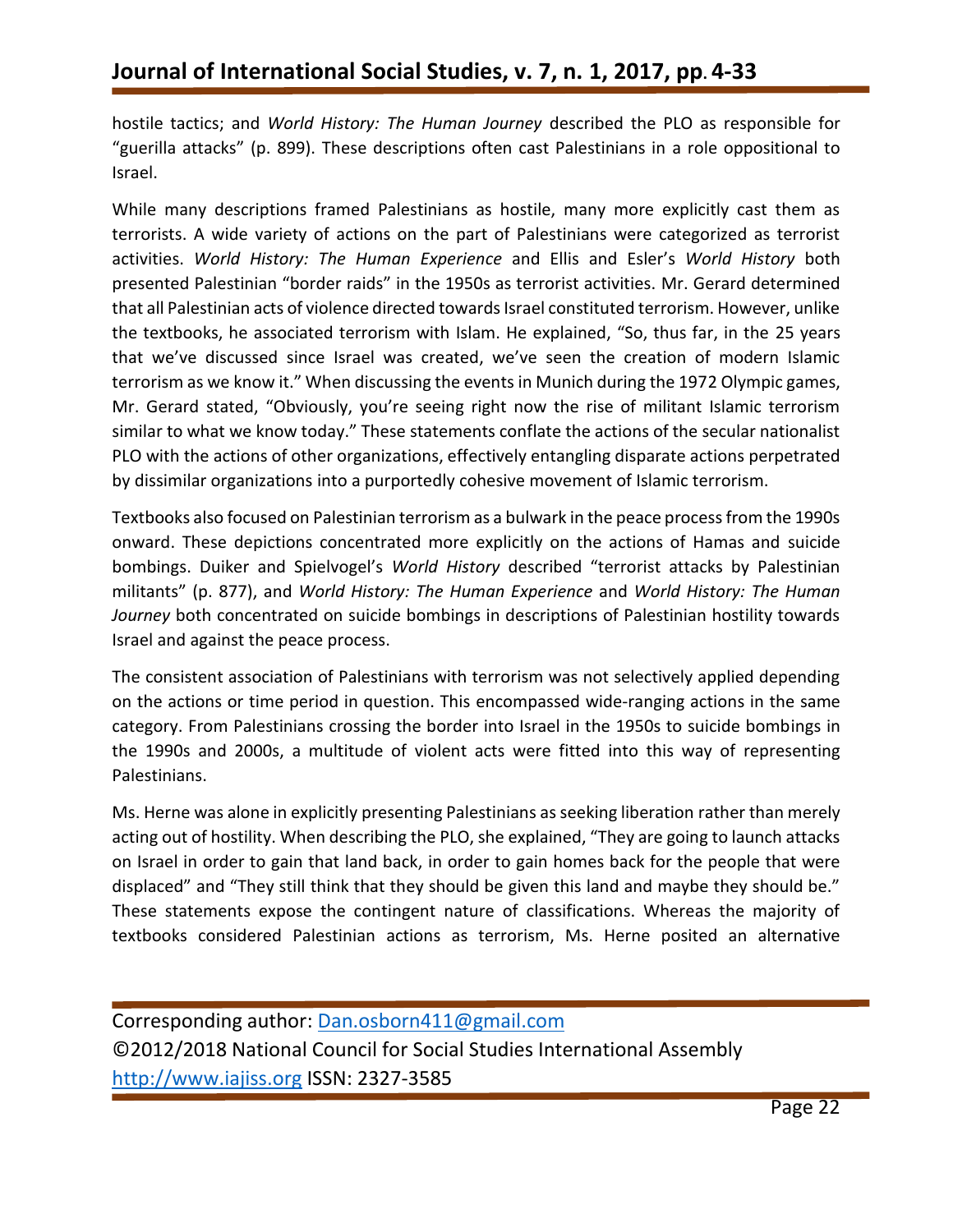understanding of this population. In this respect, while still examining acts of violence, terminology such as *hostility* and *terrorism* were deemphasized in favor of *reclamation of lost territory* and *liberation*.

Descriptions of the Palestinian Intifadas offered a more complex characterization of Palestinians and their actions directed towards Israelis. Whereas Palestinians were often described as terrorists in all other instances recounted in the textbooks and teacher discourse, the descriptions during the Intifadas were more multifaceted. In the context of the First Intifada, Palestinians were described as protesters and strikers employing various forms of civil disobedience. *World History: The Human Experience* and *World History: Patterns of Interaction*  employed language that focused on this type of depiction. *World History: The Human Journey*  emphasized Palestinians' roles as demonstrators while also presenting them as "violent" in their use of rocks and other improvised weapons in confrontations with Israeli soldiers. Ms. Herne emphasized the involvement of "civilians, kids, women, everyone," expanding the scope of Palestinian involvement in the First Intifada. While the narratives of the First Intifada differed substantially, there was a consistent message that Palestinians were activists and demonstrators whose activities, while violent, were not part of the reoccurring trope of Palestinians as terrorists.

Similar to the way Israelis were presented as having ideological cleavages, textbooks and teachers also introduced Palestinians as experiencing a diversity of ideological positions on the issue of peace and negotiations. *World History: The Human Experience* described Palestinian opponents of the peace process as fearful that sovereignty would be incomplete and that an independent Palestine would still be subject to Israeli control. However, the text also described Hamas as opposed to peace for reasons beyond this skepticism. Mr. Gerard described the peace process as stymied by "hardliners" and "extremists." These descriptions do not present the ideological perspectives of many segments of Palestinian society. Instead, they tend to concentrate their attention on outliers seeking to disrupt peace negotiations.

Descriptions of Palestinians often ascribed emotional states to the population. These tended to be contingent traits that hinged on political situations. Palestinians were frequently described as motivated by intense emotions. *World History: The Human Experience* described the rejection of the 1947 United Nations partition plan of Palestine by "embittered Arab leaders" (p. 727). Ellis and Esler's *World History* ascribed bitterness to Palestinians as they responded to the building of Israeli settlements. Across textbooks and classrooms, representations of Palestinians as angry, infuriated, and full of rage reoccurred. According to *World History: The Human Journey*, Palestinians were "infuriated" (p. 893) by the establishment of Israel; *World History: The Human*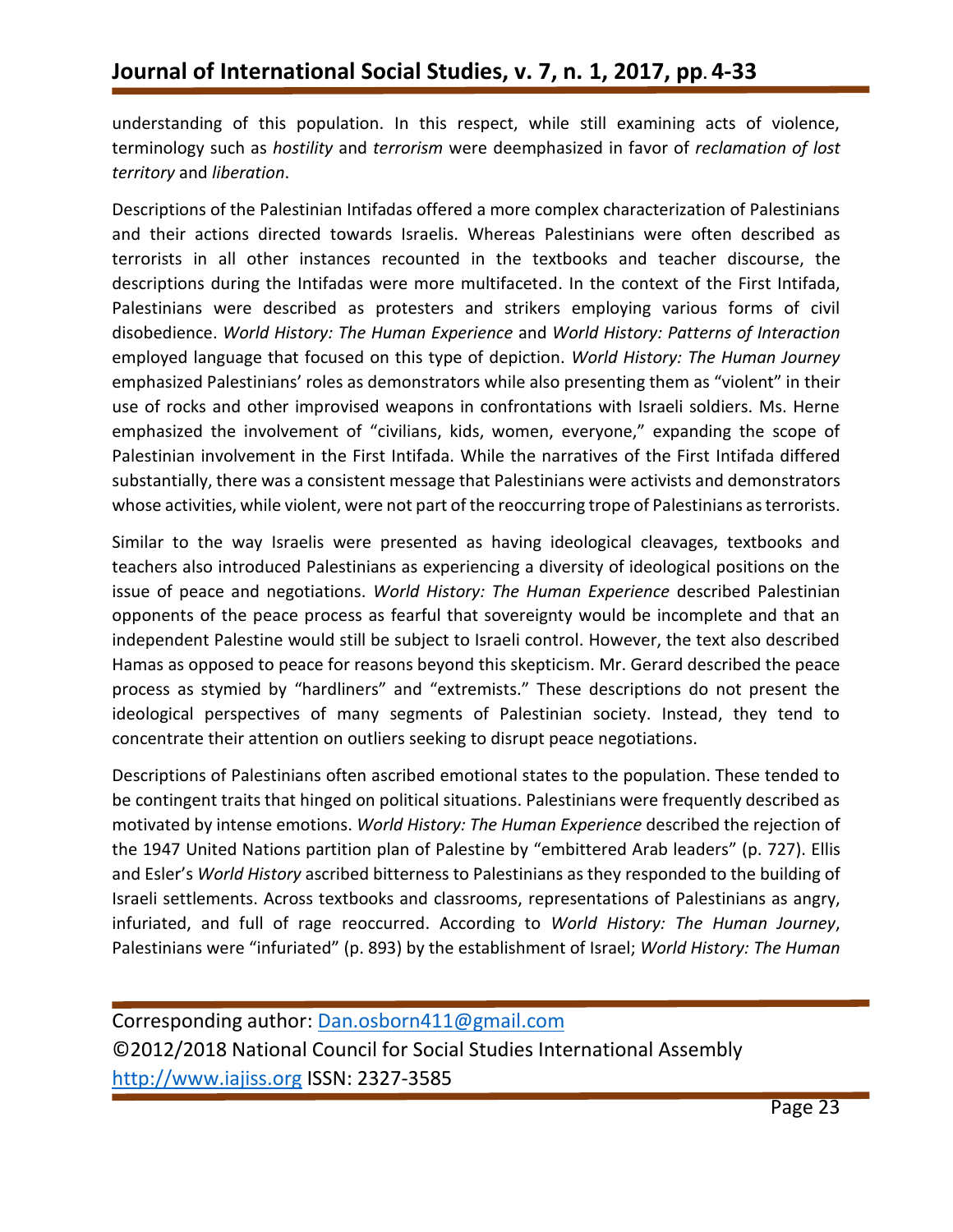*Experience* stated that after 1967, "Palestinians lived in a smoldering rage" (p. 732); and Ms. Herne described Palestinians' desire to return to their homes as a source of "anger." Each of these emotional associations is used in response to unfolding events. In this respect, they are not considered to be essential or immutable aspects of Palestinian identity. However, Ms. Herne called shame "the most painful emotion in the Arab culture," so that Palestinians resorted to violence in order to assuage the anguish of shame. Unlike Israelis, whose emotional states were rarely mentioned, Palestinians were frequently assigned emotionsthat purportedly underpinned their actions and were presented in conjunction with hostility and terrorism.

### **Israelis and Palestinians as Peacemakers**

Textbooks and teachers tended to describe Israelis and Palestinians as communities who could be identified according to their relations to one another. Typically, this resulted in inverse forms of classifications. However, regarding the peace process beginning in the 1990s, both textbooks and teachers introduced Israelis and Palestinian leaders as committed to peace. Descriptions of Israeli and Palestinian leaders tended to focus on Prime Minister Yitzhak Rabin and PLO Chairman Yasir Arafat, both of whom were consistently presented as conciliatory and willing to compromise. *World History: The Human Journey* presented Rabin as "a former army chief who had led Israeli forces in the Six-Day War" (p. 900), underscoring his transformation from a military leader to a peace advocate. Whereas most other representations of Israelis and Palestinians presented the populations as intractably divided, passages on the peace process in the early 1990s focused on a willingness to negotiate and avoid further impasses.

### **Discussion**

Reflecting on the contending narratives emanating from Israeli and Palestinian communities, Rabbi Michael Lerner (2012) wrote, "From all my experiences, I have realized that there are many perspectives on the same facts and that many of them make sense" (p. 23). Lerner is expressing an understanding that knowledge is not singular and objective. Such an understanding obscures the recognition that facts are not inert. Instead, they are selected, interpreted, and ascribed meaning. The subjectivities inherent in this process underpin all attempts at creating knowledge. This is something that multicultural education researchers have recognized and which has galvanized critical investigations into the portrayal of subaltern communities in school knowledge (Banks, 1993b). As Apple (1996) notes, the power to determine which interpretations and representations become sanctioned by schools and are normalized entails a struggle over legitimacy. The tendency to present representations of Israelis and Palestinians as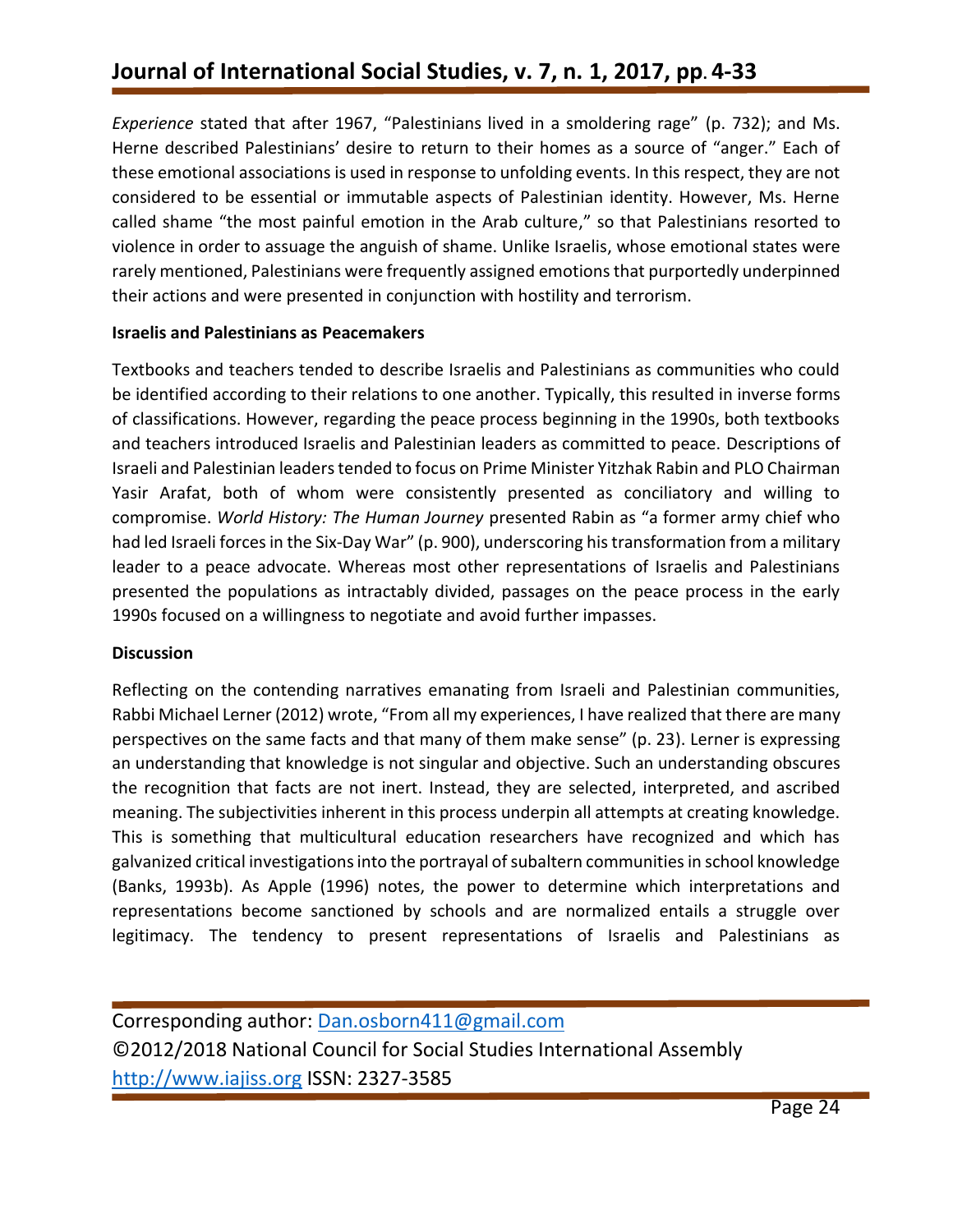uncontroversial and without alternative modes of depiction typifies the manner in which World History textbooks and teachers presented either community.

The textbooks and teachers involved in this study cast Israelis and Palestinians in certain roles. However, there was a dearth of explicit disclosure of the decisions made in these characterizations. Presenting Israelis as consistently defenders of their sovereignty and safety and Palestinians as terrorists acting on rage should not be self-evident. Rather, casting either population in these roles entails making determinations about behavior. These determinations remained unspoken and unacknowledged. In this respect, the textbooks and teachers favored certain depictions while silencing other possibilities that would have promoted alternative interpretations and evaluations of either community. Consistently, Israelis appeared to be a community defined by its national aspirations and defensiveness when presented with belligerency from Arab states and Palestinians. Alternatively, Palestinians appeared to be more aggressive and using violence in an unacceptable manner.

### **Uniformity and Consensus Communities**

World History textbooks and teachers often offered a false sense of uniformity and consensus among Israelis and Palestinians. Although there were instances when intragroup diversity was acknowledged, these were infrequent. Diversity tended to be discussed in relation to political discord regarding the peace process. Beyond these ideological differences, there were many instances in which the plurality from within each community was eclipsed by characterizations that minimized any meaningful recognition of Israeli and Palestinian diversity.

Israeli and Palestinian demographic diversity was rarely introduced. Neither community is homogenous, but their heterogeneity was not fully illuminated by textbooks or teachers. The diversity within both communities is the product of ethnic, linguistic, and religious differences, among others. Rosenthal (2003) recalls that Israeli Jews are of many ethnicities and practice Judaism in ways that range from orthodox to atheistic. Moreover, not all Israelis are Jewish, as the state is also home to Muslims, Christians, and Palestinian populations. Khalidi (1997) describes the fault lines among Palestinians that fall along religion, but also speaks of divisions among class and location. Moreover, the location of Palestinians within Israel, under Israeli occupation, and in exile also complicates any representation that presumes uniformity of historical experience. Regarding Palestinians with Israeli citizenship, Rabinovich (2008) contends, "Most Arabs living in Israel see themselves as Palestinians and support the ideas of Palestinian self-determination and statehood, but they are not interested in becoming part of that state" (p.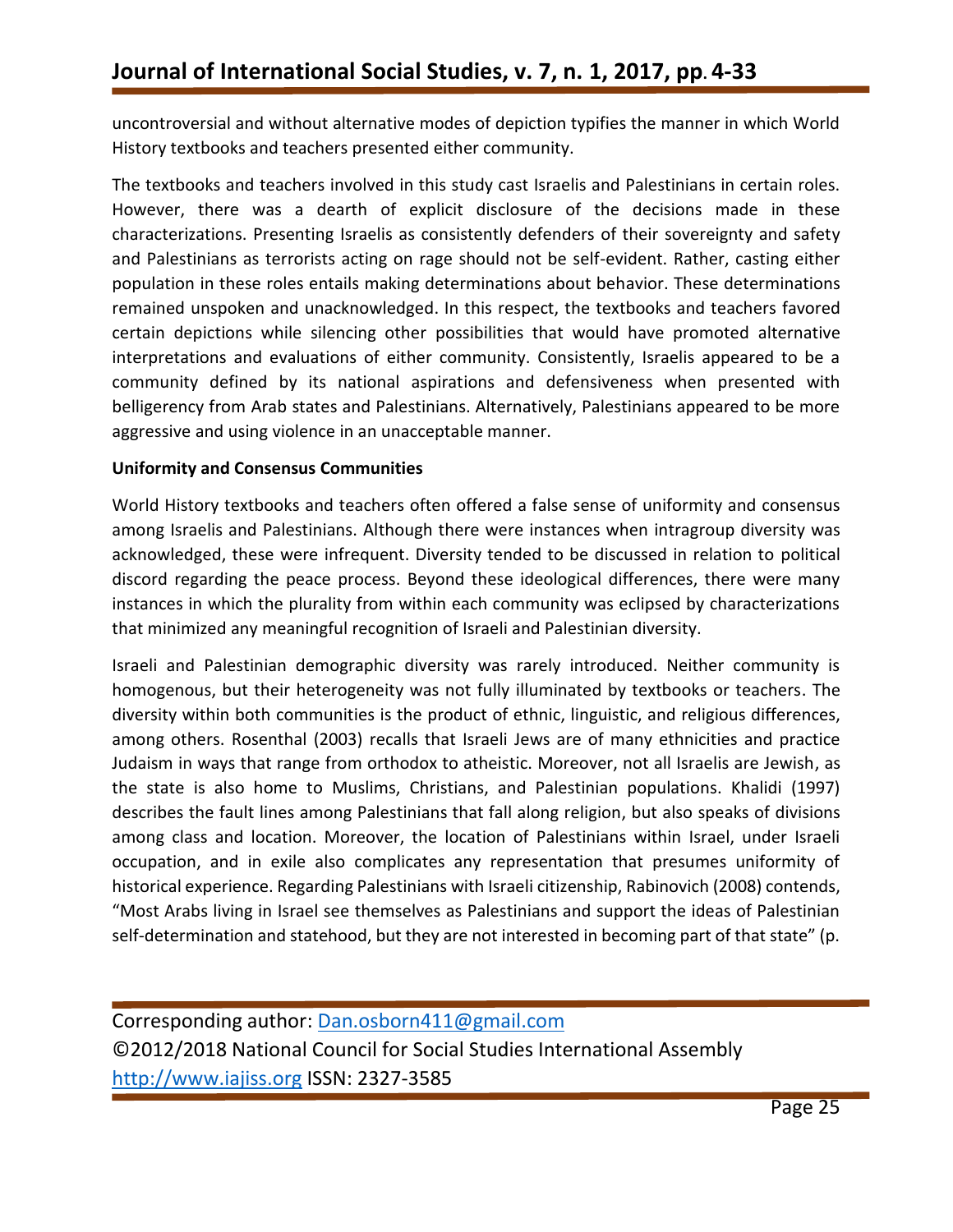185). Relatedly, Bishara (1998/2008) argues, "Palestinians [in Israel] began to realize that they were torn between demanding equality in Israeli civil society and demanding an independent national identity" (p. 468). While the variations among Palestinians are numerous, Rabinovich and Bishara illuminate the complexities of identity for this one subset. Among Palestinians within Israel, there is a tension for equality, support for statehood, preservation of national identity, and a desire to integrate into Israeli society. Neither the textbooks nor Ms. Herne or Mr. Gerard explicitly recounted these complexities of identity within any segment of Israeli or Palestinian populations. The demographics of Israelis and Palestinians were not fully revealed. Therefore, Israelis appeared as Jews and Palestinians, often, as Arab Muslims. While not inaccurate, these representations are incomplete. This is problematic because a false sense of homogeneity reduces complex identities to the most simplistic terms.

Both textbooks and teachers offered a streamlined identity of Zionists as Jews acting to establish a national homeland in Palestine. This reduces Zionists to a community that collectively yearned for sovereignty. Gelvin (2007) identifies various factions among Zionists between Labor, Revisionist, and Religious camps. Pianko (2010) expands the definition of Zionists to include those whose ideological motives did not entail statehood. He refers to this camp as pursuing a *counterstate* paradigm. Moreover, textbooks and teachers failed to consider Zionists as a population concerned with anything beyond acquiring statehood. This precluded any discussion of the manifold visions of Jewish identity renewal offered by Zionists. From Ahad Ha'am's spiritually renewed Jews, Martin Buber's *Hebrew Humanists*, and Max Nordau's J*ewry of Muscle,* Zionists were concerned not only with sovereignty but with the condition of Jews and the markers of Jewish identity that could be cultivated through Zionism. Without these representations, textbooks and teachers imposed narrow parameters on Zionists that veiled the diversity within this subset of Jews.

#### **Conflict Characterizations**

The classifications reserved for Israelis and Palestinians often framed these populations in relation to one another through conflict. Because much of their relations since the late 19<sup>th</sup> century have involved various forms of conflict, this is understandable. However, as Pappe (2004) notes, "Most of the histories of Palestine and Israel are histories of conflict. But life in Palestine and Israel is not determined by conflict alone" (p. 11). Because Israelis often appeared as defenders responding to attacks and Palestinians as hostile terrorists, the scope of understanding these populations was restricted. By assigning these roles to Israelis and Palestinians, textbooks and teachers reinforced associations with violence and war and did so in a way that restricted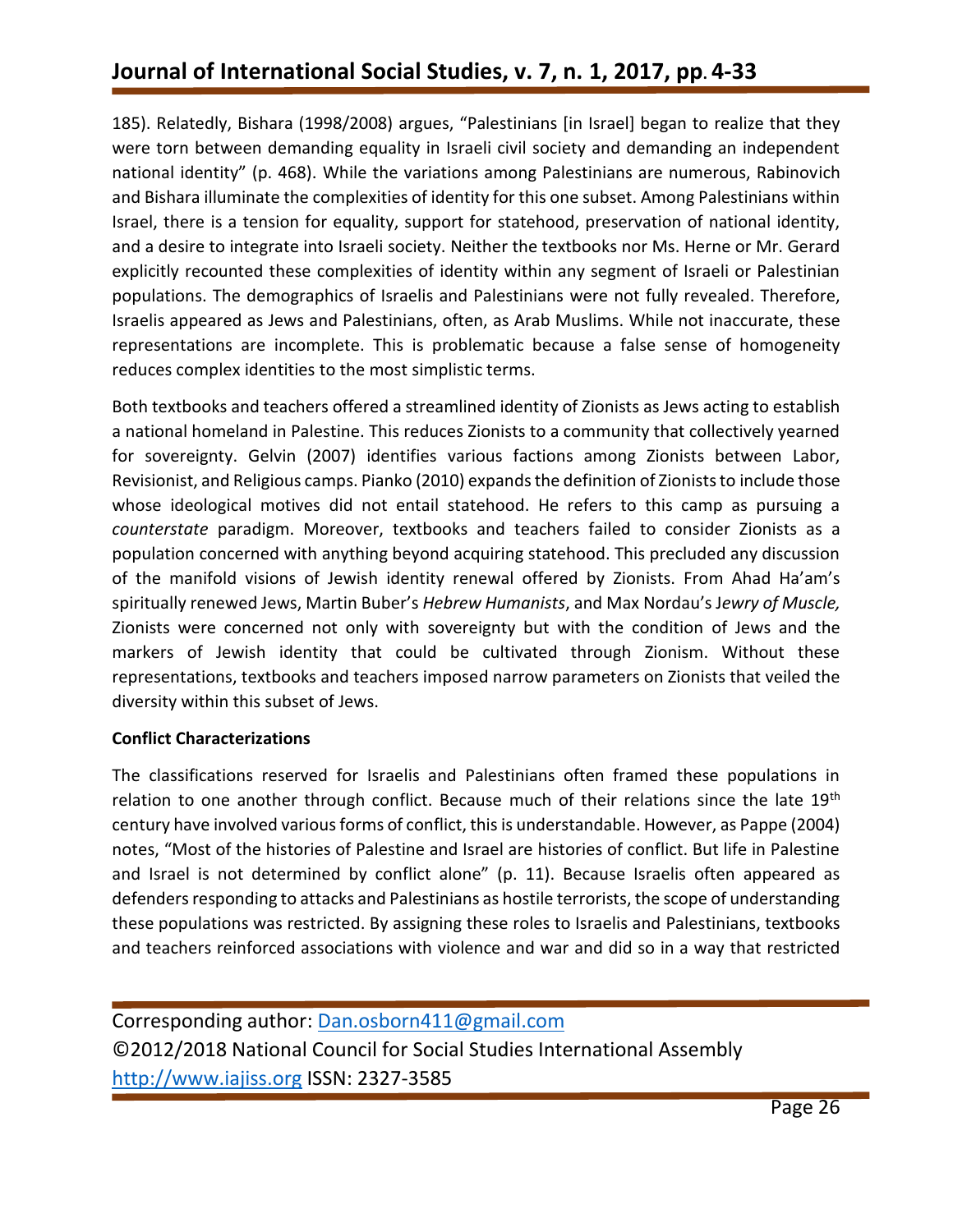alternative understandings of the roles played by either community in this conflict. As Adwan, Bar-On, and Naveh (2012) reveal, actions that are condoned and legitimized from one perspective are often condemned and chastised by another. In their presentation of dual Israeli and Palestinian versions of their respective histories, Israelis were often depicted as aggressors by Palestinians and vice versa. However, this was not the case with the textbooks and teachers involved in this study.

Massad (2006) problematizes the use of the term *terrorist* when explaining, "Terrorism is a name that is never assumed but always tendered. The taxonomy that transforms it from a practice to an identity is always particular" (p. 1). It is not self-evident that Palestinians are terrorists. Instead, such a classification scheme entails the adoption of one perspective at the expense of other contending ways of identification. The decision to integrate certain terminology into the way groups are identified is a matter of perception. Moreover, the blanket association of Palestinians with terrorism did not appear in textbooks and teacher discourse as reserved for individual actors. It was more generally associated with all oppositional acts, aside from those of the First Intifada.

A consequence of casting Israelis as responding to aggression and Palestinians as a source of aggression is the tacit, if any, recognition of other aspects of Israeli and Palestinian identity outside of their connection to conflict with one another. Moreover, the terms reserved for either population within this paradigm tended to be highly critical of Palestinians while presenting Israelis in more forgiving terms. Even when Palestinians were identified as displaced and occupied, there were not commensurate classifications made for Israelis. Neither textbooks nor teachers identified Israelis as explicitly responsible for displacement, and Israel's status as an occupying force tended to be framed within a broader framework of seeing Israelis as defenders of sovereignty and safety. This entailed privileging an understanding of Israeli-Palestinian relations that absolves Israelis of instigating violence or being aggressors while imbuing Palestinian behavior with a negative connotation. Offering an alternative would not entail ignoring or condoning violence. Ms. Herne offered one of the few examples of an alternative when she framed Palestinians as seeking liberation rather than engaging in terrorism. Characterizations are based on subjective decisions. Assigning roles to a population is not a neutral decision. Instead, it is predicated upon a certain perspective. Textbooks and teachers frequently privileged an interpretive lens that was more sympathetic to Israelis.

The frequent description of Palestinians as a group whose emotional range was defined by bitterness and rage reinforced associations with hostility and violence. Israelis were almost never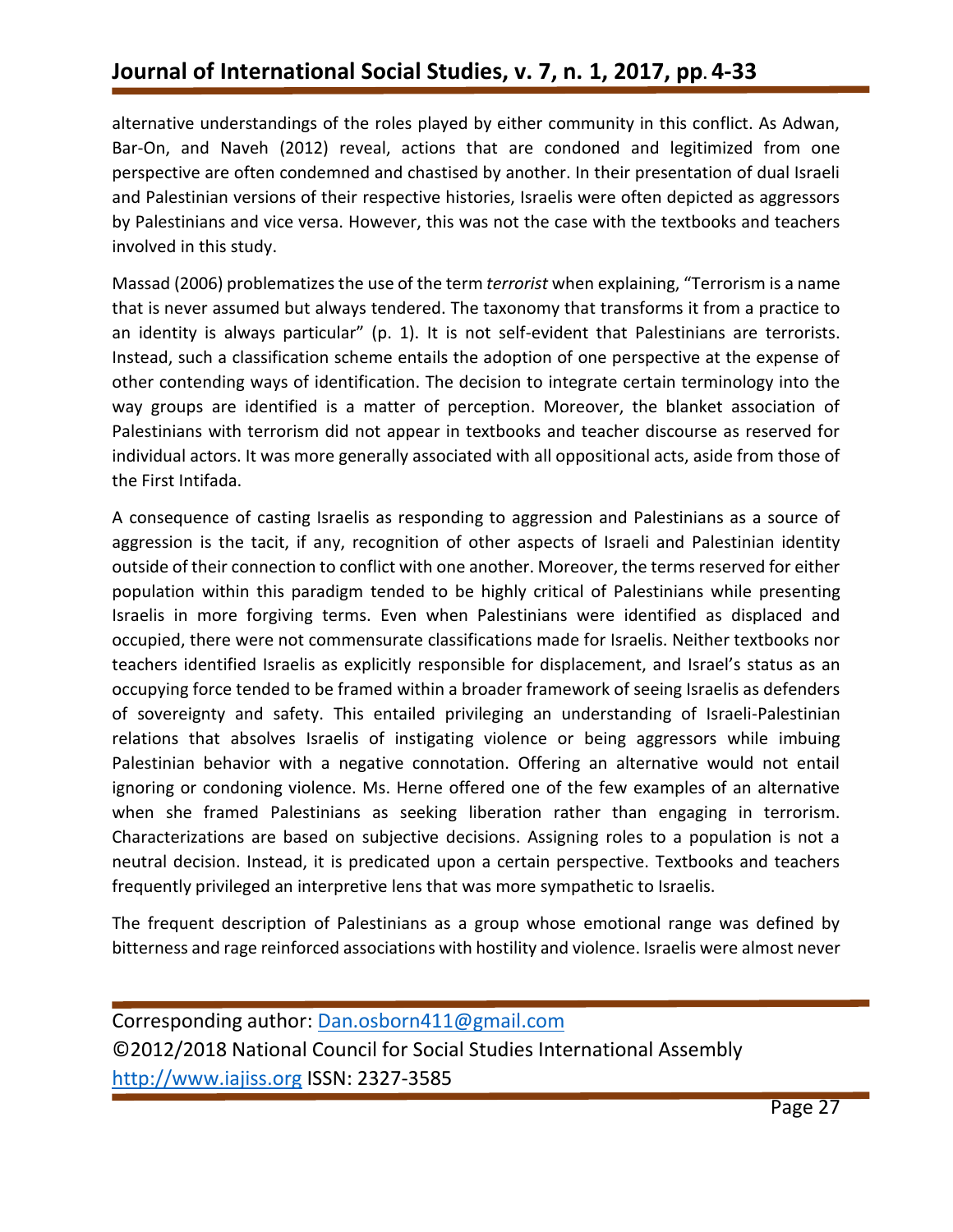described according to their emotional states. However, when they were, it was in Ms. Herne's discourse when she described Israeli soldiers as "sad" for violence directed towards Palestinians. This fits into a broader framework that Segev (2002) describes as "shoot and cry" (p. xi). According to Segev, this is a means of describing Israelis that avoids criticism because Israelis appear remorseful rather than malicious. This is in contradistinction to portrayals of Palestinians as acting out of more intense emotions. Such characterizations of Palestinians as full of anger preclude alternative representations that acknowledge other features of their communal existence extending beyond violence and conflict.

#### **Conclusion**

The descriptions found in World History textbooks and World History teachers' instructional discourse constitute two of the primary sources of knowledge in social studies classrooms. They are sources of knowledge replete with subjective assessments that are often not revealed. This means that the characterizations of populations described in historical narratives merit deconstruction in order to unpack these subjectivities. This study examined five World History textbooks and the discourse of two social studies teachers in order to ascertain an understanding of the way they represented Israelis and Palestinians to students. These two populations were consistently defined by their relationship to one another in the context of conflict. Moreover, the roles assigned were antithetical to one another with Israelis often appearing as a population defending itself from Palestinian terrorism and hostility. Such portrayals confine any understanding of these populations to their involvement in an ongoing conflict. This renders these textbooks and teachers' discourses devoid of substantive content that would expose students to other social or cultural aspects of Israeli and Palestinian identity.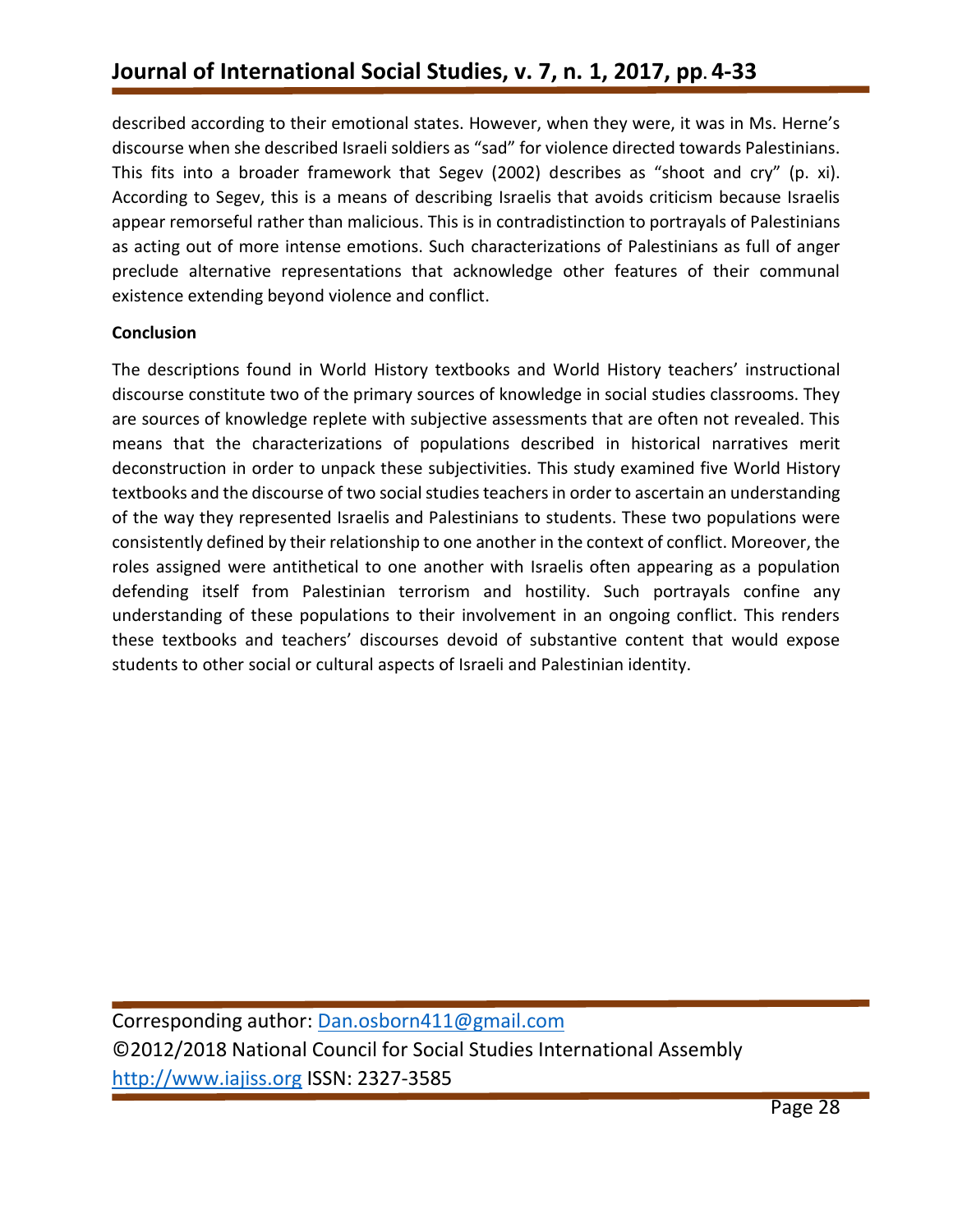### **References**

- Adwan, S.; Bar-On, D., & Naveh, E. (2012). *Side by side: Parallel histories of Israel-Palestine.* New York, NY: Peace Research Institute in the Middle East.
- Al-Haj, M. (2005). National ethos, multicultural education, and the new history textbooks in Israel. *Curriculum Inquiry 35*(1). 47-71.
- Almog, O. (2000). *The sabra: The creation of the new Jew.* Berkley, CA: University of California Press.
- Alridge, D.P. (2006). The limits of master narratives in history textbooks: An analysis of representations of Martin Luther King, Jr. *Teachers College Record 108*(4). 662-686.
- Anderson, B. (2006). *Imagined communities*. New York, NY: Verso.
- Anderson, C.B. (2012). Misplaced multiculturalism. Representations of American Indians in U.S. history academic content standards. *Curriculum Inquiry, 42*(4). 497-509.
- Apple, M.W. (1996). Power, meaning and identity: Critical sociology of education in the United States. *British Journal of Sociology of Education, 17*(2). 125-144.
- Apple, M.W. (2004). *Ideology and curriculum* (3<sup>rd</sup> ed.). New York, NY: Routledge.
- Ashley, J.S., & Jarratt-Ziemski, K. (1999). Superficiality and bias: The (mis)treatment of Native Americans in U.S. government textbooks. *American Indian Quarterly, 23*(3/4), 49-62.
- Banks, J. (1993a). Multicultural education: Development, dimensions, and challenges. *Phi Delta Kappan, 75*(1), 22-28.
- Banks, J. (1993b). The canon debate, knowledge construction, and multicultural education. *Educational Researcher, 22*(5), 4-14.
- Banks, J.A. (1995). Multicultural education and curriculum transformation. *The Journal of Negro Education 64*(4). 390-400.
- Bishara, A. (1998/2008). Arab citizens of Palestine: Little to celebrate. In I. Rabinovich and J. Reinharz (Eds.), *Israel in the Middle East: Documents and readings on society, politics, and foreign relations, pre-1948 to the present* (pp. 467-468). Waltham, MA: Brandeis University Press.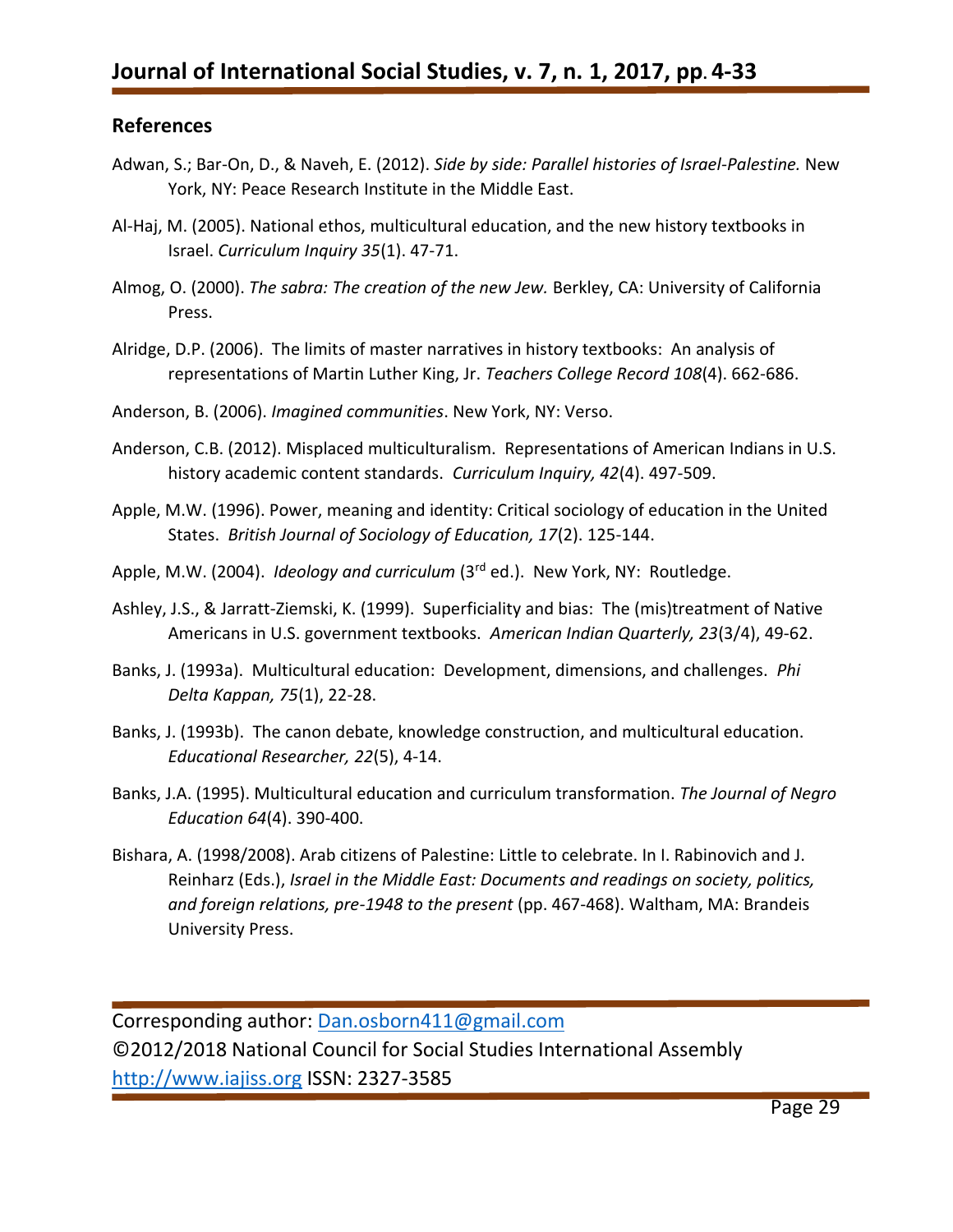- Blommaert, J., & Bulcaen, C. (2000). Critical discourse analysis. *Annual Review of Anthropology 29*, 447-466.
- Bourdieu, P. (1985). The social space and the genesis of groups. *Theory and Society, 14(6).* 723- 744.
- Brown, C.G. (2005). *Postmodernism for historians.* New York, NY: Pearson Longman.
- Brown, C.G. (2005). *Postmodernism for historians.* New York, NY: Pearson Longman.
- Brown, N.J. (2006). Contesting national identity in Palestinian education. In R.I. Rotberg (Ed.), *Israeli and Palestinian narratives of conflict: History's double helix* (pp. 225-243). Bloomington, IN: Indiana University Press.
- Brown, A.L. & Brown, K.D. (2010). Strange fruit indeed: Interrogating contemporary textbook representations of racial violence toward African Americans. *Teachers College Record 112*(1). 31-67.
- Cohen, E.H. (2013). *Identity and pedagogy. Shoah education in Israeli state schools*. Brighton, MA: Academic Studies Press.
- Colombo, M. & Senatore, A. (2005). The discursive construction of community identity. *Journal of Community & Applied Social Psychology, 15*, 48-62.
- de Cillia, R., Reisigl, M. & Wodak, R. (1999). The discursive construction of national identities. *Discourse Society 10*(2). 149-173.
- Foucault, M. (1993). Excerpts from: The history of sexuality: Volume I: An introduction. In J. Natoli & L. Hutcheon (Eds.), *A postmodern reader* (pp. 333-341), Albany, NY: State University of New York Press.
- Gellner, E. (1981). Nationalism*. Theory and Society, 10*(6), 753-776.
- Gelvin, J.L. (2007). *The Israel-Palestinian conflict* (2<sup>nd</sup> ed.). Cambridge, UK: Cambridge University Press.
- Giroux, H.A. (1995). National identity and the politics of multiculturalism. *College Literature, 22*(2), 42-57.
- Giroux, H.A. (2011). *On critical pedagogy*. New York: Continuum International Publishing Group.

Corresponding author: [Dan.osborn411@gmail.com](mailto:Dan.osborn411@gmail.com)

©2012/2018 National Council for Social Studies International Assembly [http://www.iajiss.org](http://www.iajiss.org/) ISSN: 2327-3585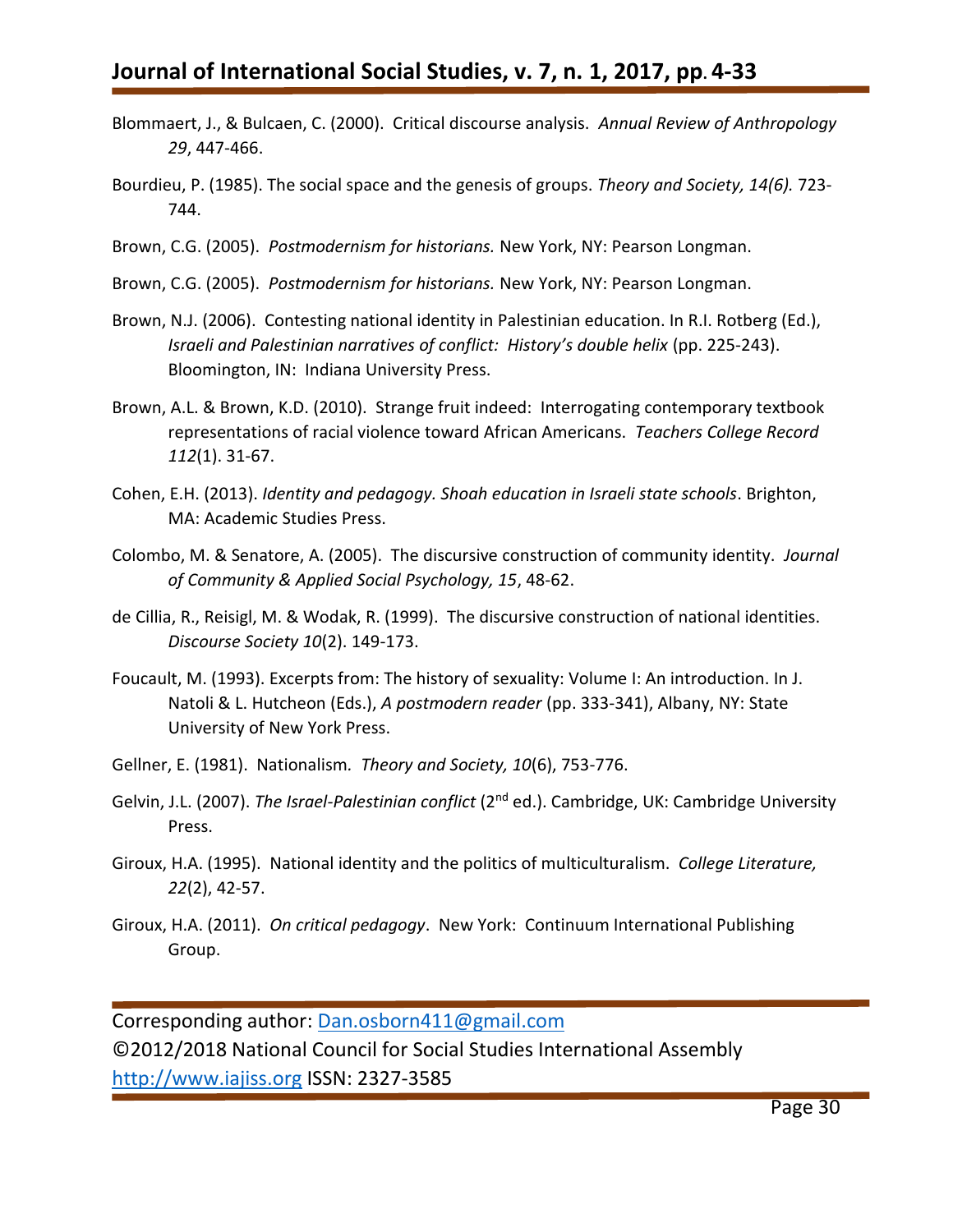- Hall, S. (1997). The work of representation. In S. Hall (Ed.), *Representation: Cultural representations and signifying practices* (pp. 15-69). London, UK: Sage Publications Ltd.
- Hutcheon, L. (1993). Beginning to theorize postmodernism. In J. Natoli & L. Hutcheon (Eds.), *A postmodern reader* (pp. 243-272), Albany, NY: State University of New York Press.
- Hutchins, R.D. (2016). *Nationalism and history: Curricula and textbooks in the United States and France*. New York: NY: Routledge.
- Journell, W. (2011). Social studies, citizen education, and the search for an American identity: An argument against a unifying narrative. *Journal of Thought, 46*(3-4), 5-24.
- Kaomea, J. (2000). A curriculum of Aloha? Colonialism and tourism in Hawaii's elementary textbooks. *Curriculum Inquiry, 30*(3), 319-344.
- Khalidi, R. (1997). *Palestinian identity: The construction of a modern national consciousness.*  New York, NY: Columbia University Press.
- Kimmerling, B (2001). *The invention and decline of Israeliness: State, society, and the military*. Berkeley, CA: University of California Press.
- Lee, E., Menkart, D. & Okazawa-Rey, M. (2006). *Beyond heroes and holidays: A practical guide for K-12 anti-racist, multicultural education and staff development.* Washington, D.C.: Teaching for Change.
- Lerner, M. (2012). *Embracing Israel/Palestine: A strategy to heal and transform the Middle East.*  Berkeley, CA: Tikkun Books.
- Loewen, J.W. (1995). *Lies my teacher told me*. New York, NY: A Touchstone Book.
- Lyotard, J.F. (2002*). The postmodern condition: A report on knowledge*. Minneapolis, MN: University of Minnesota Press.
- Marino, M.P. (2011). High school world history textbooks: An analysis of content focus and chronological approaches. *The History Teacher, 44*(3), 421-446.
- Massad, J.A. (2006). *The persistence of the Palestinian question: Essays on Zionism and the Palestinians*. New York, NY: Routledge.
- Nasser, R. (2011). *Recovered histories and contested identities: Jordan, Israel, and Palestine.* Plymouth, UK: Lexington Books.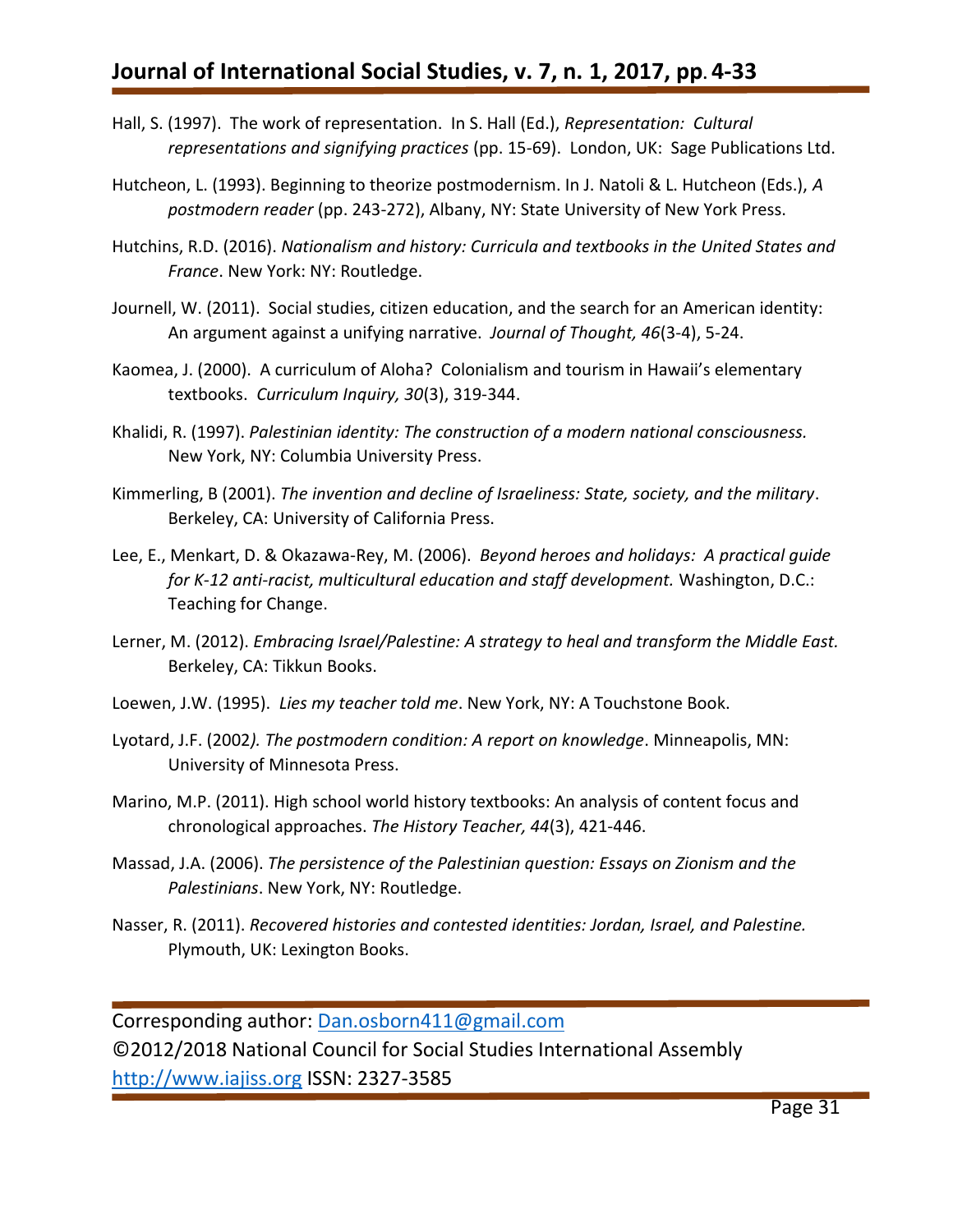- Nasser, R., & Nasser, I. (2008). Textbooks as a vehicle for segregation and domination: State efforts to shape Palestinian Israelis' identities as citizens. *Journal of Curriculum Studies 40*(5). 627-650.
- Pappe, I. (2004). A history of modern Palestine: One land, two peoples. Cambridge, UK: Cambridge University Press.
- Pappe, I. (2011). *The forgotten Palestinians: A history of the Palestinians in Israel.* New Haven, CT: Yale University Press.
- Pianko, N. (2010). *Zionism and the roads not taken: Rawidowicz, Kaplan, Kohn*. Bloomington, IN: Indiana University Press.
- Peleg, I. & Waxman, D. (2011). *Israel's Palestinians: The conflict within.* Cambridge, UK: Cambridge University Press.
- Rabinovich, I. (2008). From "Israeli Arabs" to "Israel's Palestinian Citizens." In I. Rabinovich and J. Reinharz (Eds.), *Israel in the Middle East: Documents and readings on society, politics, and foreign relations, pre-1948 to the present* (pp. 183-187). Waltham, MA: Brandeis University Press.
- Roberts, J. (2013). *Contested land, contested memory: Israel's Jews and Arabs and the ghosts of catastrophe.* Toronto, ON: Dundurn.
- Rosenthal, D. (2003). *The Israelis: Ordinary people in an extraordinary land.* New York, NY: Free Press.
- Salvucci, L.K. (1991). Mexico, Mexicans and Mexican Americans in secondary-school United States history textbooks. *The History Teacher, 24*(2), 203-222.
- Segev, T. (2002). Forward. In R. Carey and J. Shainin (Eds.), *The other Israel: Voices of refusal and dissent* (pp. vii-xiii). New York, NY: The New Press.
- Seixas, P. (2009). National history and beyond*. Journal of Curriculum Studies, 41*(6), 719-722.
- van Dijk, T.A. (1993). Principles of critical discourse analysis. *Discourse & Society, 4*(2), 249-283.
- van Dijk, T.A. (1995). Aims of critical discourse analysis. *Japanese Discourse*, 1, 17-27.
- van Leeuwen, T. (2008). *Discourse and practice: New tools for critical analysis.* Oxford, UK: Oxford University Press.